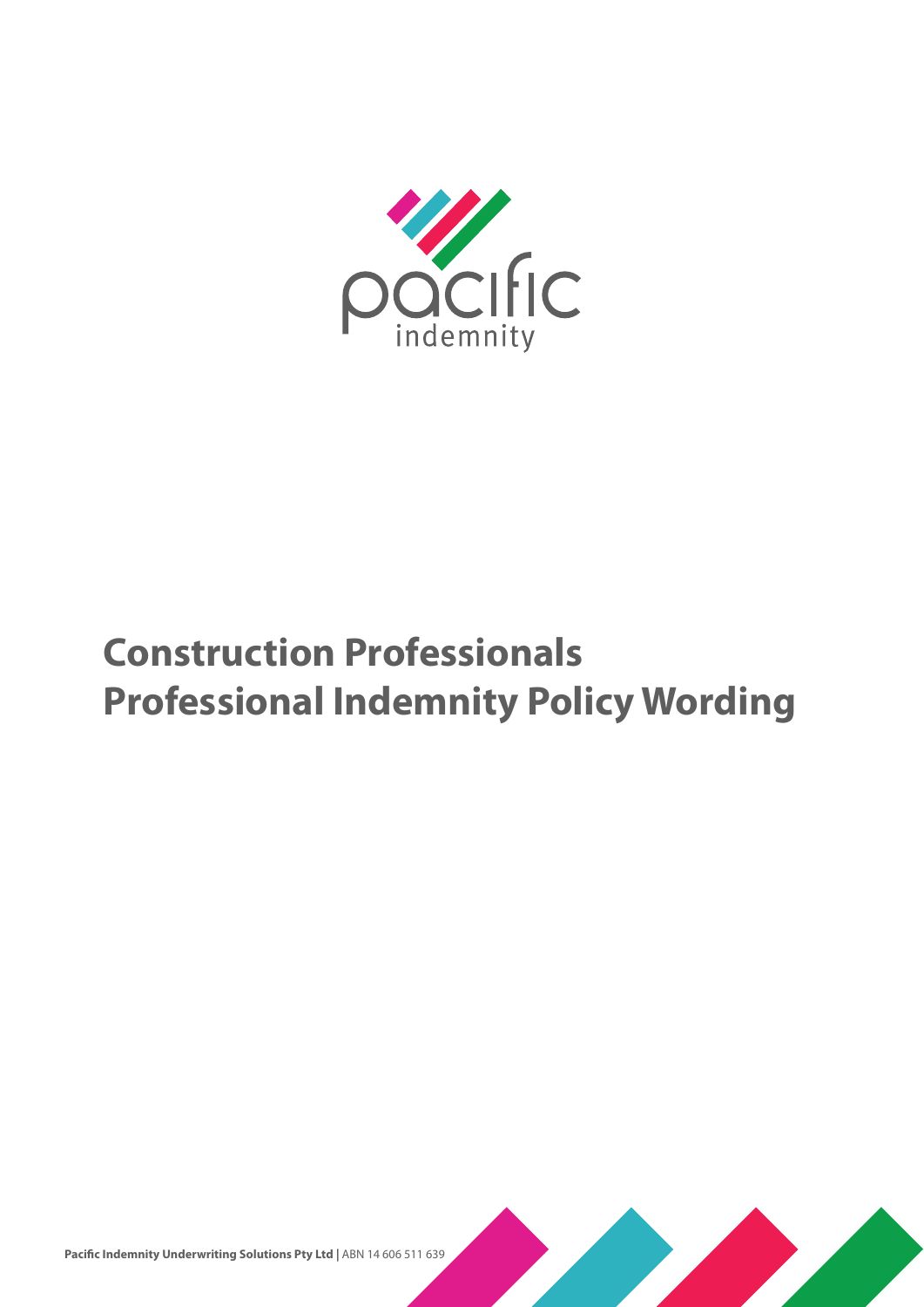

## **Contents**

| <b>General Information &amp; Important Notices</b>                                                                        | 1      |
|---------------------------------------------------------------------------------------------------------------------------|--------|
| How We protect your privacy                                                                                               | 1      |
| <b>General Insurance Code of Practice</b>                                                                                 | 1      |
| Our service commitment                                                                                                    | 1      |
| Intermediary Remuneration                                                                                                 | 1      |
| We, Us and Our                                                                                                            | 1      |
| About Pacific Indemnity                                                                                                   | 1      |
| <b>Professional Indemnity Policy</b>                                                                                      | 2      |
| <b>Insuring Clauses</b>                                                                                                   | 2      |
| Insuring Clause clarifications                                                                                            | 2      |
| <b>Extensions</b>                                                                                                         | 2      |
| <b>Compensatory Penalties</b>                                                                                             | 2      |
| Costs of responding to third party claims for equitable relief                                                            | 2      |
| Enquiries – legal costs Cover – including for regulatory,<br>licensing, disciplinary or coronial enquiries                | 2      |
| <b>Court Attendance Costs</b>                                                                                             | 3      |
| <b>Public Relations Cover</b>                                                                                             | 3      |
| <b>Privacy Remediation Expenses</b>                                                                                       | 3      |
| <b>Contractual Liability Defence Costs</b>                                                                                | 3      |
| Claim Prevention and Mitigation Costs (Sub Limited)                                                                       | 3      |
| <b>Vicarious Liability</b>                                                                                                | 3      |
| <b>Continuous Cover</b>                                                                                                   | 3      |
| <b>Prior Corporate Entities and Former Subsidiaries</b><br>- Run-off Cover                                                | 4      |
| Mergers & Newly Acquired Subsidiaries                                                                                     | 4      |
| Run-off Cover until policy expiry date following mergers,<br>acquisitions and winding up                                  | 4      |
| Cover to Spouse, domestic partner, Estates, Administrators &<br><b>Executors and Legal Representatives</b>                | 4      |
| Non-Renewal Extended Notification Period                                                                                  | 4      |
| Joint Venture                                                                                                             | 4      |
| <b>What is not Covered</b>                                                                                                | 5      |
| Claims or Facts Which May Give Rise To Any Claim or Loss or<br>Liability or Enquiry                                       | 5      |
| <b>Foreign Courts</b>                                                                                                     | 5      |
| Assumed duty or obligation                                                                                                | 5      |
| <b>Related parties</b>                                                                                                    | 5      |
| Refund of Professional Fees and Trading Debts                                                                             | 5      |
| Profit                                                                                                                    | 5      |
| Insolvency                                                                                                                | 5      |
| Goods & Workmanship<br>Employers Liability, Directors' & Officers' Liability,<br>Occupier's Liability, Motor, Marine, etc | 6<br>6 |
| Punitive & Exemplary & Liquidated Damages                                                                                 | 6      |
| Intentional or Dishonest Damage or Loss                                                                                   | 6      |
| De-Registration                                                                                                           | 6      |
|                                                                                                                           |        |

| Asbestos                                                                                    | 6  |
|---------------------------------------------------------------------------------------------|----|
| Radioactivity & Nuclear Hazards                                                             | 6  |
| War & Uprisings                                                                             | 6  |
| Terrorism                                                                                   | 6  |
| Sanctions                                                                                   | 7  |
| Pollution                                                                                   | 7  |
| Limits & GST                                                                                | 7  |
| Aggregate Policy Limit                                                                      | 7  |
| Aggregate Limit qualifications                                                              | 7  |
| Limit of Cover for Claim Investigation Costs                                                | 7  |
| Sub Limits                                                                                  | 7  |
| <b>GST Input Tax Credits</b>                                                                | 7  |
| <b>Claim Conditions</b>                                                                     | 7  |
| Investigation, defence and settlement of Claims                                             | 7  |
| We must be told about Claims                                                                | 7  |
| Claims co-operation                                                                         | 7  |
| We can protect Our position                                                                 | 8  |
| We can manage the Claim (or Covered Claim) on Your behalf                                   | 8  |
| You must not admit liability for or settle any Claim (or<br>Covered Claim)                  | 8  |
| Your right to contest                                                                       | 8  |
| Senior Counsel                                                                              | 8  |
| Payments to settle potential Claims                                                         | 8  |
| Recovering money from Employees                                                             | 8  |
| Offsetting of costs & expenses You owe Us against what<br>We owe You                        | 8  |
| The Excess                                                                                  | 8  |
| Advancement of Claim Investigation Costs                                                    | 9  |
| Allocation                                                                                  | 9  |
| Disclosure of information to Us in respect of the Cover<br>and the Claim (or Covered Claim) | 9  |
| <b>Additional Special Provisions for Misappropriation of</b><br>Money, Dishonesty and Fraud | 9  |
| <b>General Provisions</b>                                                                   | 10 |
| Premium Payment                                                                             | 10 |
| <b>Cover Beneficiaries</b>                                                                  | 10 |
| Loss Prevention                                                                             | 10 |
| Other Insurance Which May Cover The Risk                                                    | 10 |
| Material Change in the Risk                                                                 | 10 |
| The Proposal – Severability and Non-imputation                                              | 10 |
| Authority to accept notices & to give instructions                                          | 10 |
| De-registration                                                                             | 11 |
| Payment in Australian dollars in Australia                                                  | 11 |
| Law of the Policy                                                                           | 11 |
| Territorial & Jurisdiction Limits                                                           | 11 |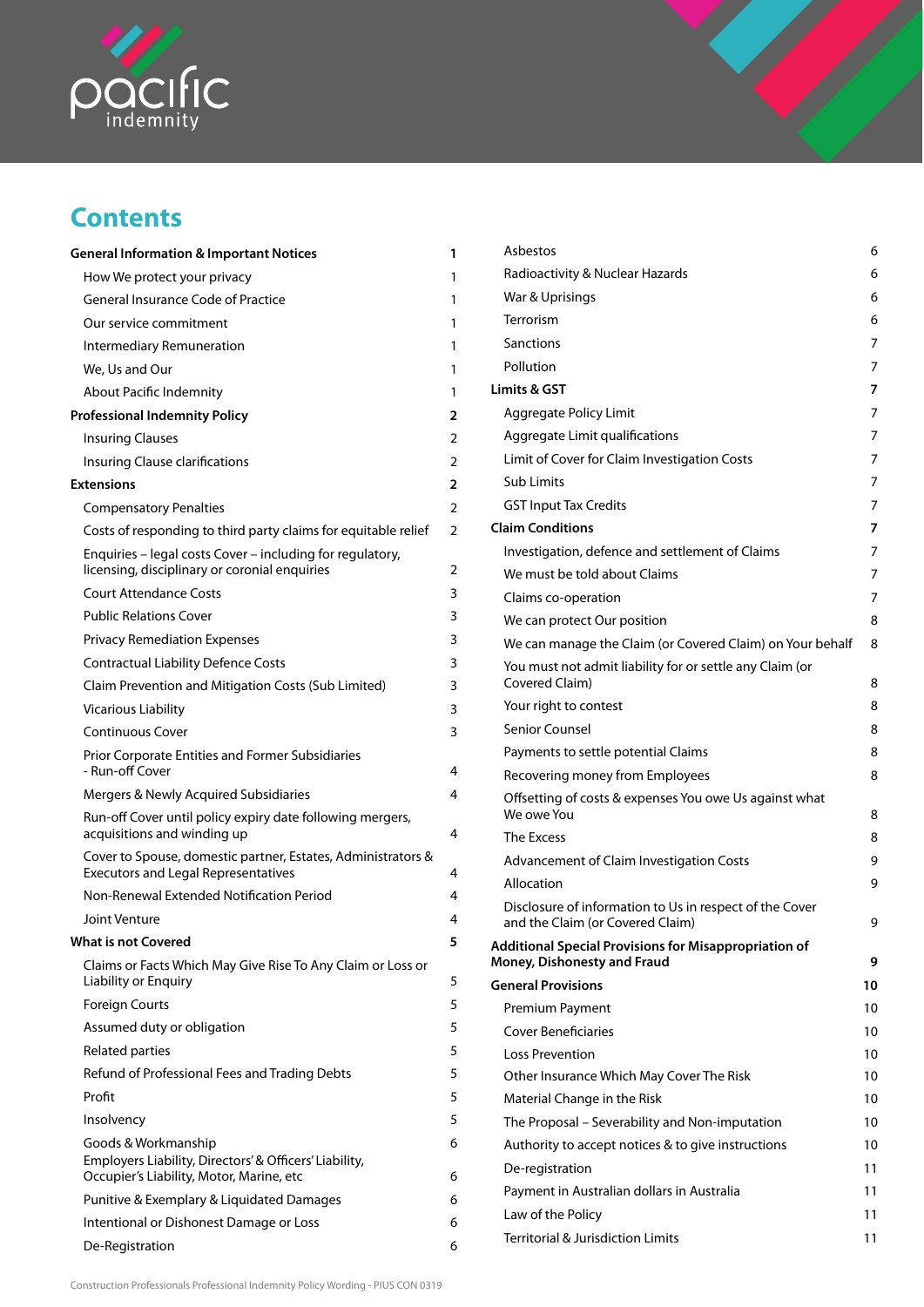

| Schedule must be included           | 11 |
|-------------------------------------|----|
| <b>Cancelling the Policy</b>        | 11 |
| You can cancel the Policy           | 11 |
| We can cancel the Policy            | 11 |
| How to read this Insurance Policy   | 11 |
| Words with special meanings         | 11 |
| Policy Interpretation               | 11 |
| <b>Definitions</b>                  | 12 |
| Civil Liability                     | 12 |
| Claim (or Claims)                   | 12 |
| <b>Claim Investigation Costs</b>    | 12 |
| <b>Compensatory Civil Penalties</b> | 12 |
| Cover (and 'Covered')               | 12 |
| <b>Covered Claim</b>                | 12 |
| Documents                           | 12 |
| Employee                            | 12 |
| <b>Enquiry (or Enquiries)</b>       | 12 |
| <b>Excess</b>                       | 12 |
| <b>Former Principal</b>             | 13 |
| Intellectual Property               | 13 |
| Joint Venture                       | 13 |
| <b>Known Circumstance</b>           | 13 |
| Named Insured                       | 13 |
| Period of Insurance                 | 13 |
| Policy                              | 13 |
| Policy Limit                        | 13 |
| Pollutants                          | 13 |
| Principal                           | 13 |
| <b>Privacy Remediation Expenses</b> | 13 |
| <b>Professional Services</b>        | 13 |
| Proposal                            | 13 |
| <b>Publicity Campaign</b>           | 13 |
| <b>Run-Off Event</b>                | 13 |
| Schedule                            | 14 |
| Sub Limit(s)                        | 14 |
| Subsidiary                          | 14 |
| Terrorism                           | 14 |
| You / Your                          | 14 |
| We or Us or Our                     | 14 |
|                                     |    |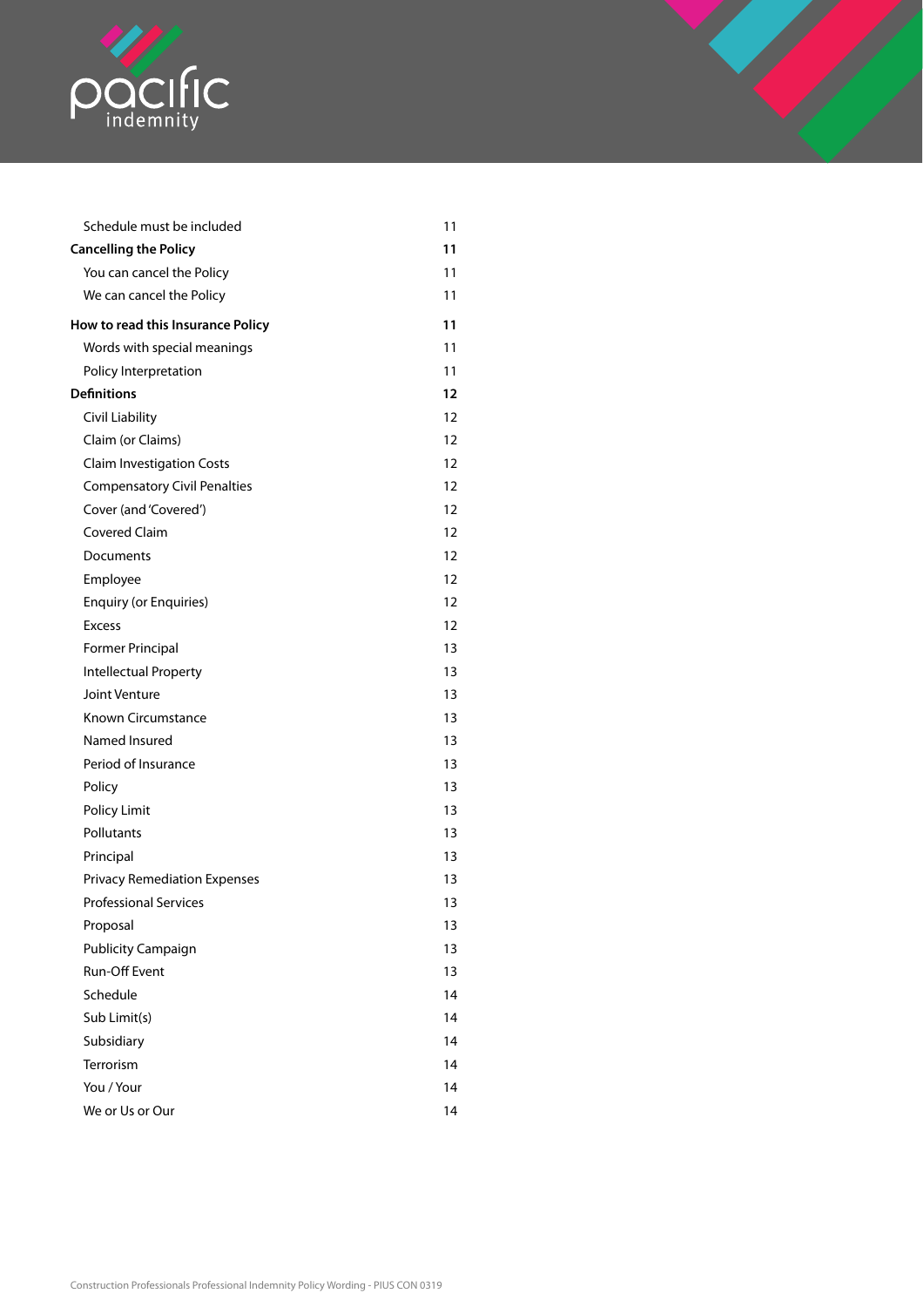<span id="page-3-0"></span>

## **General Information & Important Notices**

#### **How We protect your privacy**

We use information provided by Our customers to allow Us to offer Our products and services. This means We may need to collect Your personal information, and sometimes sensitive information about .<br>You as well (for example, Your claims history). We will collect this information directly from You where possible, but there may be occasions when We collect this information from someone else.

We will only use Your information for the purposes for which it was collected, other related purposes and as permitted or required by law. You may choose not to give Us Your information, but this may affect Our ability to provide You with insurance cover.

We may share this information with companies within Our group, government and law enforcement bodies if required by law and others who provide services to Us or on Our behalf, some of which may be located outside of Australia.

By applying for, using or renewing any of Our products or services, or providing Us with Your information, You agree to this information being collected, held, used and disclosed as set out in this policy.

You can access Our privacy policy at www.pacificindemnity.com.au/ privacy-policy.

#### **General Insurance Code of Practice**

The Insurers are a signatory to the General Insurance Code of Practice ('Code') and Pacific Indemnity also proudly supports the Code.

The Code, was developed by the Insurance Council of Australia to further raise standards of practice and service across the insurance industry.

A copy of the General Insurance Code of Practice can be found at www.codeofpractice.com.au.

#### **Our service commitment**

We are proud of Our service standards and support the General Insurance Code of Practice. In an unlikely event that You are not satisfied with the way in which We have dealt with You, as part of Our commitment to customer service, We have an internal dispute resolution process in place to deal with any complaint You may have.

Please contact Us if You have a complaint, including if You are not satisfied with any of the following:

- one of Our products;
- Our service:
- the service of Our authorised representatives;
- Our claims representatives; or
- Our decision on Your claim.

Our staff will help You in any way they can. If they are unable to satisfy Your concerns, they will refer the matter to their supervisor or manager. If the manager cannot resolve the matter, the manager will escalate the matter to Our Internal Dispute Resolution Department. Details of Our internal dispute resolution process are available from Our office.

#### **Intermediary Remuneration**

Pacific Indemnity Underwriting Solutions Pty Ltd pays remuneration to insurance intermediaries when We issue, renew or vary a policy the intermediary has arranged or referred to Us. The type and amount of remuneration varies and may include commission and other payments. If You require more information about remuneration We may pay Your intermediary You should ask Your intermediary.

#### **We, Us and Our**

For the purposes of this policy, 'We', 'Us', and 'Our' means Pacific Indemnity Underwriting Solutions Pty Ltd ABN 14 606 511 639 - on behalf of the Insurers.

The Insurers of this product are set out in the definition of "We or Us or Our" in this policy.

To the extent that any policy is jointly issued on a co-insurance basis then each Insurer provides cover under the same terms and conditions but with a limited share of liability as per the percentage stated in the definition of "We or Us or Our" in this policy.

## **About Pacific Indemnity**

Pacific Indemnity Underwriting Solutions Pty Ltd, ABN 14 606 511 639, specialises in Professional Risk insurance (including Professional Indemnity Insurance, Malpractice Insurance, Information & Communication Technology Insurance, Management Liability Insurance and similar products). Pacific Indemnity's Australian Financial Service Licence number is 480863.

Pacific Indemnity's Australian Financial Service Licence number is 480863. In arranging this insurance, Pacific Indemnity is acting on behalf of the Insurers.

#### **Wholesale only**

Pacific Indemnity Underwriting Solutions Pty Ltd is only licensed to offer or provide General Insurance products or services which do not include any of the following types of General Insurance (which are defined by the Corporations Act as "retail"): Motor Vehicle, Home Building, Home Contents, Sickness and Accident, Consumer Credit, Travel, Personal or Domestic Property, Medical Indemnity or any other kind of General Insurance which has been prescribed by the Corporations Regulations.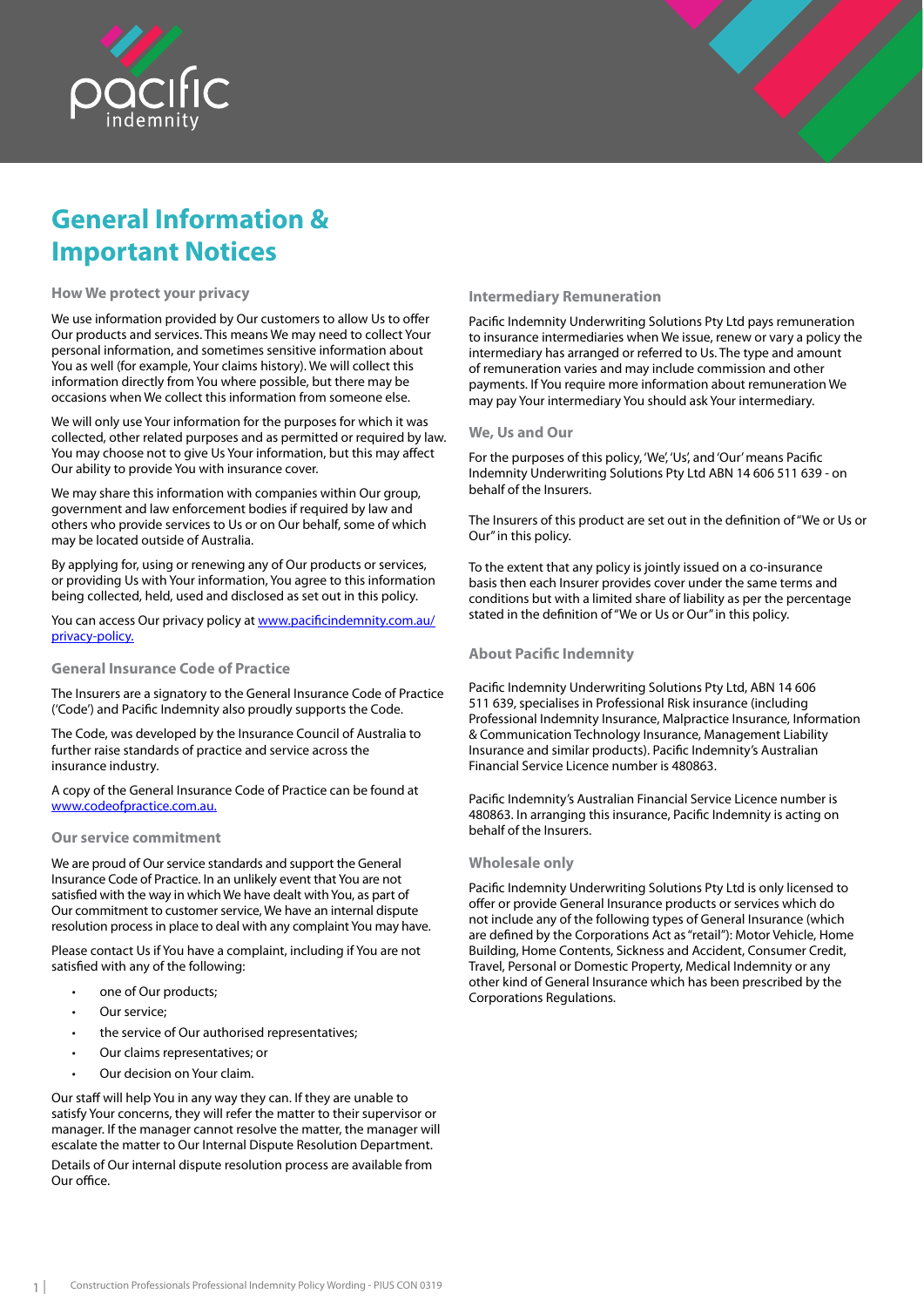<span id="page-4-0"></span>



## **Professional Indemnity Policy**

### **Insuring Clauses**

**We** will pay to or on **Your** behalf all awards of damages and awards of claimants costs against **You** resulting from any **Claim** for **Civil Liability** arising from the provision of **Professional Services** by or on behalf of the **Named Insured**.

**We** do this only for **Claims** which:

- a) are made against **You** during the **Period of Insurance**; and
- b) **We** are told about in writing as soon as reasonably possible during the **Period of Insurance**; and
- c) arise out of an act error or omission after the Retroactive Date, if any, specified in the **Schedule**.

**We** will also pay on **Your** behalf (and as needed advance) **Claim Investigation Costs** for **Covered Claims**. **We** are not however obliged to defend, or to continue to defend, any **Claim** or pay, or continue to pay, **Claim Investigation Costs**, once the **Policy Limit**  (or the **Sub Limit**, as the case may be) has been exhausted.

All **Cover** provided under this **Policy** is subject to the Insuring Clauses and all the **Policy** terms, conditions, exclusions and limits contained in or endorsed on this **Policy** and the payment of the Gross Premium stated in the **Schedule**.

## **Insuring Clause clarifications**

For clarity, and subject to the terms, conditions, exclusions and limits of the **Policy**, **Civil Liability Covered** by this **Policy** includes (but is not necessarily limited to) liability arising from the provision of **Professional Services** for the following:

- Breach of professional duty;
- Breach of confidentiality;
- Breach of privacy;
- Breach of fiduciary duty;
- Defamation;
- Loss of or damage to **Documents** (to the full **Policy Limit**);
- Liability for the dishonest, fraudulent, criminal or malicious acts or omissions of persons for whom **You** are responsible – vicarious liability (subject to the Additional Special Provisions for Misappropriation of Money, Dishonesty and Fraud);
- **Intellectual Property** breaches;
- Breaches of the Competition and Consumer Act and the Fair Trading Acts (Australian & New Zealand);
- Misleading and deceptive conduct breaches under Australian Securities and Investment Commission Act 2001;
- Vicarious Liability;
- Unintentional breaches of warranty of authority.

## **Extensions**

Each of the following extensions automatically applies unless otherwise stated in the endorsements or the **Schedule**. Each of the extensions is subject to the Insuring Clause and all other terms, exclusions, conditions and the **Policy Limit** of this **Policy** unless otherwise expressly stated.

## **Compensatory Penalties**

Notwithstanding the Punitive & Exemplary & Liquidated Damages exclusion, **We Cover Claims** for **Compensatory Civil Penalties**. **Our** total liability for the payment of **Compensatory Civil Penalties** under the **Policy** shall not exceed \$250,000 in the aggregate, which is included within and not in addition to the **Policy Limit**.

However, **We** will not be liable to **Cover You** for any **Compensatory Civil Penalty**:

- a) for which **We** are legally prohibited at law from indemnifying **You**; or
- b) based upon, attributable to or in consequence of any:
	- (i) wilful, intentional or deliberate failure to comply with any lawful notice, direction, enforcement action or proceeding under any legislation; or
	- (ii) gross negligence or recklessness; or
	- (iii) requirement to pay taxes, rates, duties, levies, charges, fees or any other revenue charge or impost.

A separate **Excess** will apply to each **Compensatory Civil Penalty** payable under this extension.

## **Costs of responding to third party claims for equitable relief**

In so far as an action for equitable relief is brought against **You** while this **Policy** is in force (arising from the provision of **Professional Services** by or on behalf of the **Named Insured)** and **We** are told about this in writing as soon as reasonably possible while this **Policy** is in force, then **We** will also pay on **Your** behalf (and as needed advance) the **Claim Investigation Costs** of any such action.

## **Enquiries – legal costs Cover – including for regulatory, licensing, disciplinary or coronial enquiries**

For those **Enquiries** of which **You** first become aware (and of which **We** are told about in writing as soon as reasonably possible) while this **Policy** is in force, **We Cover You** and **Your Employees**  up to \$250,000 in the aggregate in respect of **Claim Investigation Costs** for **Your** representation at any such **Enquiry**. This **Cover**  does not extend to paying **Your** regular or overtime wages, salaries or fees, or those of **Your Employees**.

The **Excess** applicable to the **Cover** provided under this extension is the **Excess** stated in the **Schedule**.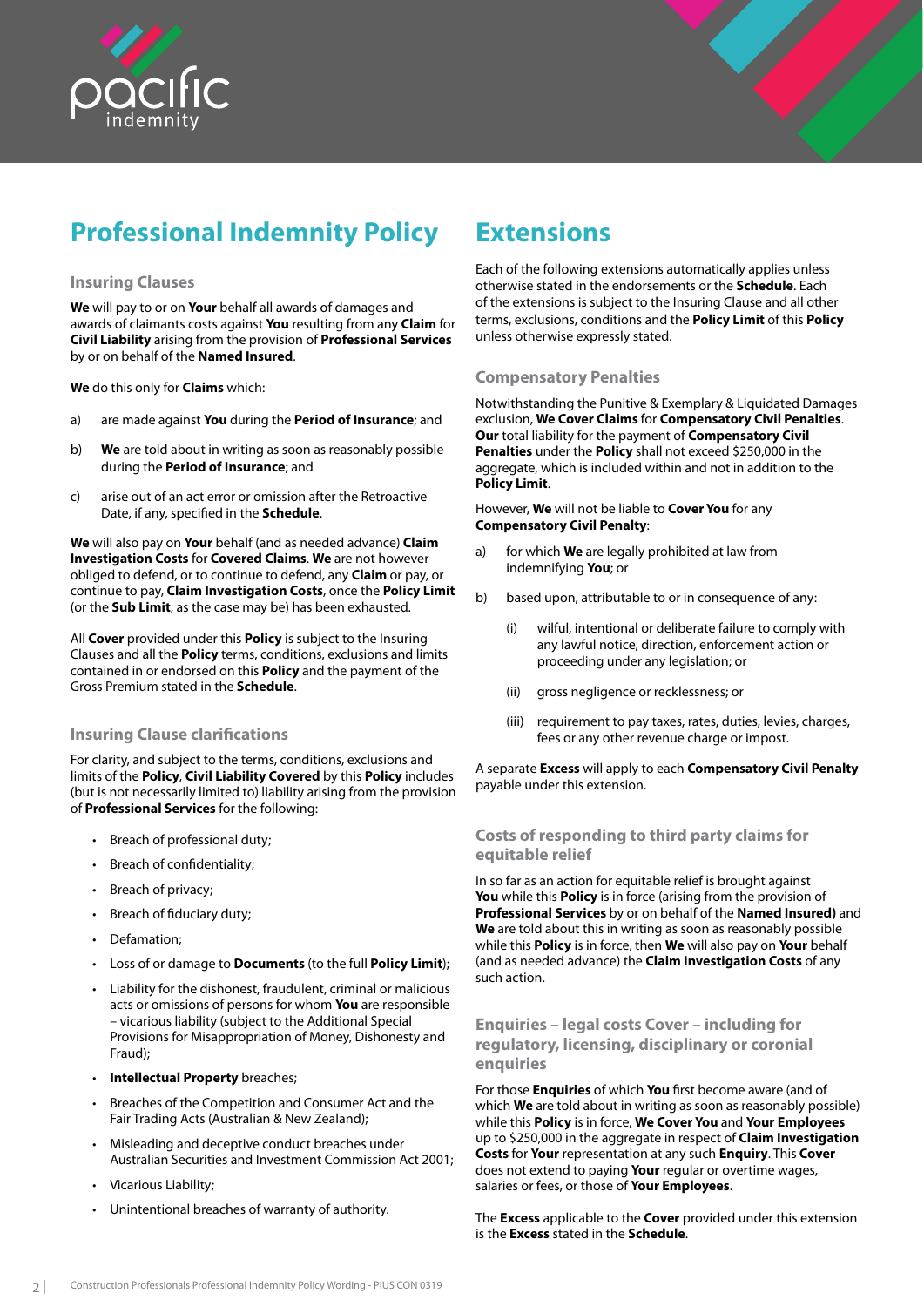<span id="page-5-0"></span>

## **Court Attendance Costs**

For any person described in a) and b) below who is required to physically attend at Court for the purposes of giving evidence as a witness in connection with a **Covered Claim**, it is agreed that **Claim Investigation Costs** will include the following payments, per day on which attendance in court is required:

- a) Payable to any **Principal** or **Former Principal** \$500
- b) Payable to any **Employee** \$250

No **Excess** shall apply to the **Cover** provided under this extension.

## **Public Relations Cover**

**We** will pay the reasonable and necessary fees, costs and expenses of a public relations consultant retained by **You** with **Our** prior written consent (which shall not be unreasonably delayed or withheld) to design and implement a **Publicity Campaign** approved by **Us**, which is designed to prevent or mitigate damage to **Your** reputation in consequence of a **Covered Claim** arising from the provision of **Professional Services**.

**Our** total liability for the payment of such fees, costs and expenses of a public relations consultant under the **Policy** shall not exceed a **Sub Limit** of \$50,000 any one claim \$100,000 in the aggregate, which is included within and not in addition to the **Policy Limit**.

The **Excess** applicable to the **Cover** provided under this extension is the **Excess** stated in the **Schedule** for each and every **Publicity Campaign**.

## **Privacy Remediation Expenses**

**We** will pay, on **Your** behalf, **Privacy Remediation Expenses** in respect of a privacy breach event which is notified to **Us** during the **Period of Insurance**, subject to a **Sub Limit** of \$100,000 any one privacy breach event and in the aggregate for all such privacy breach events.

## **Contractual Liability Defence Costs**

Notwithstanding the Assumed duty or obligation exclusion within this **Policy**, **We** will **Cover You** for all **Claim Investigation Costs** which **We** consider reasonable and necessary in defending **You**  against any **Claim** which:

- a) is made against **You** while this **Policy** is in force; and
- b) **We** are told about in writing as soon as reasonably possible while this **Policy** is in force; and
- c) arise from an act, error or omission on or after the Retroactive Date as specified in the **Schedule** and which arise out of:
	- (i) a liability under a contractual warranty, guarantee or undertaking; or

(ii) a breach of an indemnity and/or hold harmless term of a written contract,

to the extent that such liability or breach resulted from **Your** act, error or omission in the performance or provision of **Professional Services**.

**Our** total liability for the payment of such legal costs and expenses under the **Policy** shall not exceed a **Sub Limit** of \$100,000 in the aggregate, which is included within and not in addition to the **Policy Limit**.

## **Claim Prevention and Mitigation Costs (Sub Limited)**

**We** will reimburse **You** the direct costs and expenses reasonably and necessarily incurred by **You** with **Our** prior written consent (which will not be unreasonably withheld) in taking reasonable and necessary steps to rectify or to mitigate the effects of any of **Your** acts, errors or omissions done or omitted in the provision of **Professional Services** by or on behalf of the **Named Insured** that would otherwise result in a **Claim Covered** by the **Policy**. Provided always that **You** first discover such act, error or omission during the **Period of Insurance** and immediately notify **Us** of such act, error or omission during the **Period of Insurance**;

**Our** total liability under this extension shall not exceed in the aggregate \$50,000, which is included within and not in addition to the **Policy Limit**.

## **Vicarious Liability**

The performance of **Professional Services** by **You** includes, for the purpose of this **Policy**, acts, errors or omissions of **Your** agents or consultants while undertaking work pursuant to the contract with **You** which is reasonably incidental to **Your Professional Services** and for which **You** are liable. Such agents and consultants, however, are not **Covered** by this **Policy**.

## **Continuous Cover**

**We Cover You** for any **Claim**, otherwise **Covered** by this **Policy**, arising from a **Known Circumstance** (notwithstanding the exclusion for **Claims** arising from **Known Circumstances** within this **Policy**) if:

- a) there has been no fraudulent non-disclosure or fraudulent misrepresentation in respect of such **Known Circumstance**; and
- b) **We** were **Your** professional liability insurer when **You** first knew of such **Known Circumstance**; and
- c) **We** continued without interruption to be **Your** professional liability insurer up until this **Policy** came into effect; and
- d) had **We** been notified by **You** of the **Known Circumstance**  when **You** first knew of it, **You** would have been entitled to **Cover** under the policy in force at that time but are not now entitled to be **Covered** by that policy, and **You** would (but for the Claims or Facts Which May Give Rise To Any Claim or Loss or Liability or Enquiry exclusion of this **Policy**) otherwise be **Covered** under this **Policy**; and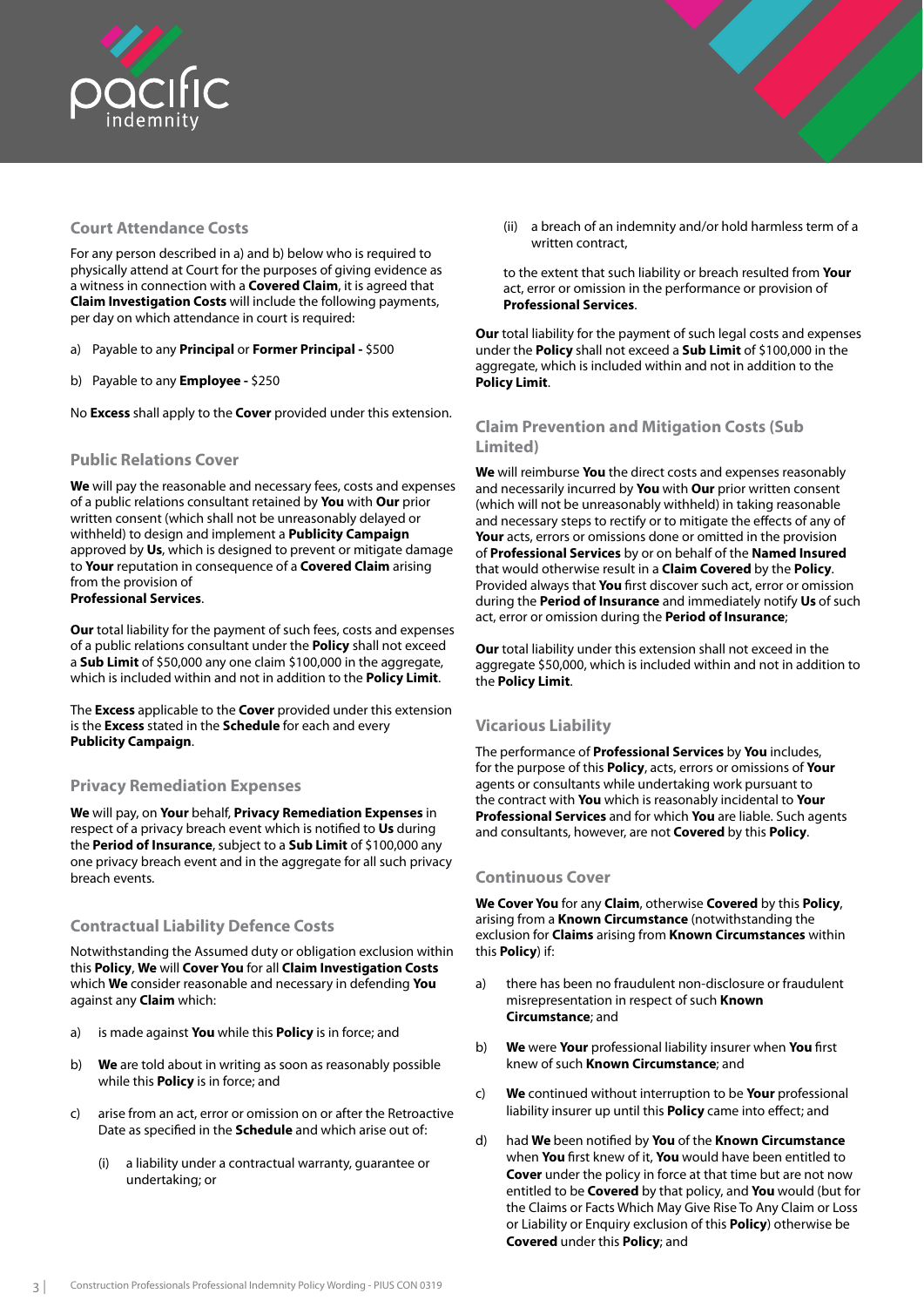<span id="page-6-0"></span>

- 
- e) neither the **Claim** nor **Known Circumstance** have previously been notified to **Us** or to any other insurer.

If **You** were entitled to have given notice under any other policy of insurance but did not (for whatever reason) and hence therefore lost an entitlement to indemnity, then this Continuous Cover extension does not apply to provide indemnity under this **Policy**.

**We** may reduce the amount **We** pay out under this extension by the amount of any prejudice **We** may suffer in consequence of any delayed notification to **Us**.

The **Policy Limit** of the **Cover We** provide under this extension is the lesser available under the terms of the policy in force at the earlier time referred to in paragraph d) above, or under this **Policy**. The terms of this **Policy** otherwise apply.

**Prior Corporate Entities and Former Subsidiaries - Run-off Cover**

This **Policy** extends to **Cover** (as if they were **You**):

- a) corporate entities through which the **Named Insured**  previously traded, in the course of the provision of **Professional Services,** provided that those corporate entities are still owned by the **Named Insured**; and
- b) any of **Your** former **Subsidiary** companies or other former incorporated entities,

provided that such **Cover** shall only apply in respect of:

- (i) **Claims** arising from the provision of **Professional Services**; and
- (ii) acts, errors or omissions which occurred after the Retroactive Date specified in the **Schedule** and prior to the date on which such **Subsidiary** ceased to be **Your Subsidiary** or ceased to trade.

This extension of **Cover**, however, is subject to receipt by **Us**, at the time of any such **Claim**, of an express written request from the **Named Insured** under the **Policy** to so extend the **Policy Cover**.

## **Mergers & Newly Acquired Subsidiaries**

This **Policy** extends to **Cover** entities (practicing in the same professional discipline as **You**) in respect of **Claims** arising from the provision of **Professional Services** of substantially the same type as those **Covered** by this **Policy**, which are merged with or acquired by **You** while this **Policy** is in force. This **Cover** is only an interim **Cover** for a maximum of thirty days from the date of the merger or acquisition (or until the **Policy** expires if that is sooner). **We** may agree to extend this period (subject to additional premium) after receipt of a satisfactory underwriting submission in respect of the merged or acquired entity. The Retroactive Date for such **Cover** is deemed to be the date of the merger with or acquisition by **You** unless **We** otherwise agree in writing.

## **Run-off Cover until policy expiry date following mergers, acquisitions and winding up**

In the event that a **Run-Off Event** occurs to **You** during the **Period of Insurance** specified in the **Schedule**, then the **Cover** provided by this **Policy** shall continue until the expiry date of this **Policy**  but only in respect of any **Claim** otherwise **Covered** by this **Policy**  arising from any act, error or omission prior to the date of the **Run-Off Event**.

## **Cover to Spouse, domestic partner, Estates, Administrators & Executors and Legal Representatives**

If **You**, or anyone entitled to **Cover** under this **Policy**, dies or becomes legally incompetent or insolvent, **We Cover Your** spouse, domestic partner, estate, legal representative or assigns, or the party entitled to **Cover**, to the same extent as **Cover** would otherwise have been available to **You**, but only in respect of **Your** acts errors or omissions and not of the spouse, domestic partner, estate, administrator, executor, legal representatives or assigns.

## **Non-Renewal Extended Notification Period**

- a) In the event that this **Policy** is not renewed or is cancelled for any reason, other than fraud or non-payment of premium, then **You** have until such time that **You** effect another insurance policy which **Covers** substantially the same risk as this **Policy**, either with **Us** or any other insurer(s), or a period of thirty (30) days commencing on the day immediately following expiry/cancellation of this **Policy**, whichever is sooner, to notify **Us** of any **Claims** made against **You** while this **Policy** is in force.
- b) **Cover** under this extension:
	- (i) does not reinstate or increase the **Policy Limit** or extend the **Period of Insurance**;
	- (ii) will only apply to acts, errors or omissions committed or alleged to have been committed by **You** before the end of the **Period of Insurance** or the cancellation date of this **Policy** where this **Policy** has been cancelled; and
	- (iii) is limited to **Claims** and **Enquiries** arising from an act, error or omission which occurred on or after the Retroactive Date specified in the **Schedule**.

## **Joint Venture**

- a) If the name of a **Joint Venture** is specified in the **Schedule**, then **We Cover You** for **Your** individual and joint liability in respect of that **Joint Venture** as otherwise **Covered** by this **Policy**.
- b) If the name of the **Joint Venture** is not specified in the **Schedule** then **We Cover You** only for **Your** acts, errors or omissions arising from the provision of **Professional Services** as otherwise **Covered** by this **Policy**.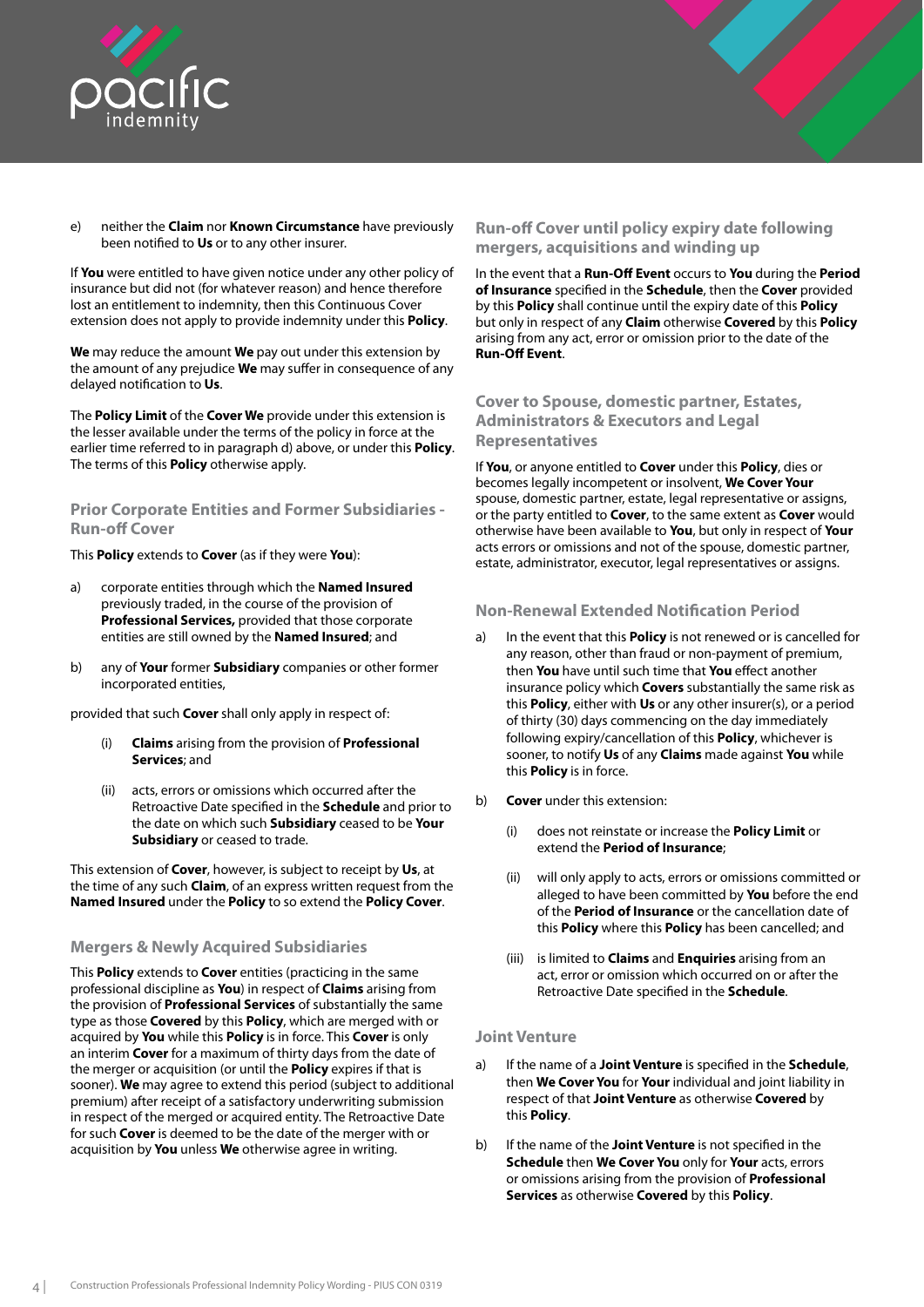<span id="page-7-0"></span>

## **What is not Covered**

### **We** do not **Cover You** for or in respect of:

**Claims or Facts Which May Give Rise To Any Claim or Loss or Liability or Enquiry**

**Claims**, or facts which may give rise to any **Claim** or loss or liability or **Enquiry**:

- a) known to **You** at the inception date of this **Policy**; or
- b) arising from a **Known Circumstance**; or
- c) directly or indirectly based upon, attributable to, or in consequence of any **Known Circumstance** or known **Claims,**  losses, liabilities or **Enquiries**; or
- d) disclosed in the **Proposal** or arising from or associated with facts or circumstances disclosed in the **Proposal**; or
- e) if the **Policy** is endorsed or amended mid term, for any **Claim** or **Covered Claim** or any associated costs that arose from a **Known Circumstance** (as at the effective date of the amendment or endorsement) to the extent that the **Claim** or **Covered Claim** or any associated costs would not have been **Covered** by the **Policy** before such amendment or endorsement.

## **Foreign Courts**

## **Claims**:

- a) first brought in or determined pursuant to the laws of, the United States of America or the Dominion of Canada, or their territories or protectorates; or
- b) arising out of the enforcement of judgments, orders or awards obtained in or determined pursuant to the laws of the United States of America or the Dominion of Canada, or their territories or protectorates; or
- c) where the proper law of the United States of America or the Dominion of Canada, or their territories or protectorates is applied to any of the issues in any **Claim** or **Covered Claim**, **Covered** by this **Policy**.

## **Assumed duty or obligation**

#### **Claims** which:

- a) allege a liability under a contractual warranty, guarantee or undertaking (unless the liability would have existed regardless of the contractual warranty, guarantee or undertaking); or
- b) arise from circumstances where a right of contribution or indemnity has been given up by **You**; or
- c) arise from circumstances where someone has done work or provided services under an arrangement or agreement with **You** which limits any potential right for **You** to receive contribution or indemnity from that person; or
- d) arise from any **Civil Liability** which **You** agree to accept in connection with the provision of the **Professional Services** which is more onerous than that which **You** would otherwise have at common or statute law; or
- e) arise from any business not conducted for or on behalf of the **Named Insured**.

#### **Related parties**

**Claims** against any of **You** brought by or on behalf of:

- a) any other of **You**; or
- b) any company in respect of which **You** or any person or party specified in a) above holds (beneficially or otherwise) more than 10% of the voting shares or rights and/or an executive role; or
- c) any trust in respect of which **You** or any person or party specified in a) above is a trustee and/or beneficiary and/or has a direct or indirect financial interest; or
- d) any other person, firm or incorporated body having control of over 10% or more of the voting shares or rights or an executive role in the operation of the **Named Insured**.

## **Refund of Professional Fees and Trading Debts**

#### **Claims**:

- a) for (or calculated by reference to) the refund of professional fees or charges (by way of damages, offset or otherwise); or
- b) for the costs and expenses incurred by **You** or on **Your** behalf in complying with any contractual obligations or making good any faulty product; or
- c) directly or indirectly arising from the provision of cost guarantees, estimates of probable costs, estimates of probable financial savings or contract price or cost estimates being exceeded; or
- d) related to a liability to pay trading debts, or the repayment of any loan.

#### **Profit**

Any forgone or un-realised profit. In particular, there is no **Cover**  under this **Policy** for any component of profit which would have been derived or derivable by **You** from the sale or supply of any goods, services or rights by **You** or on **Your** behalf.

#### **Insolvency**

Liability or loss directly or indirectly arising out of or in any way connected with **Your** insolvency, bankruptcy or liquidation.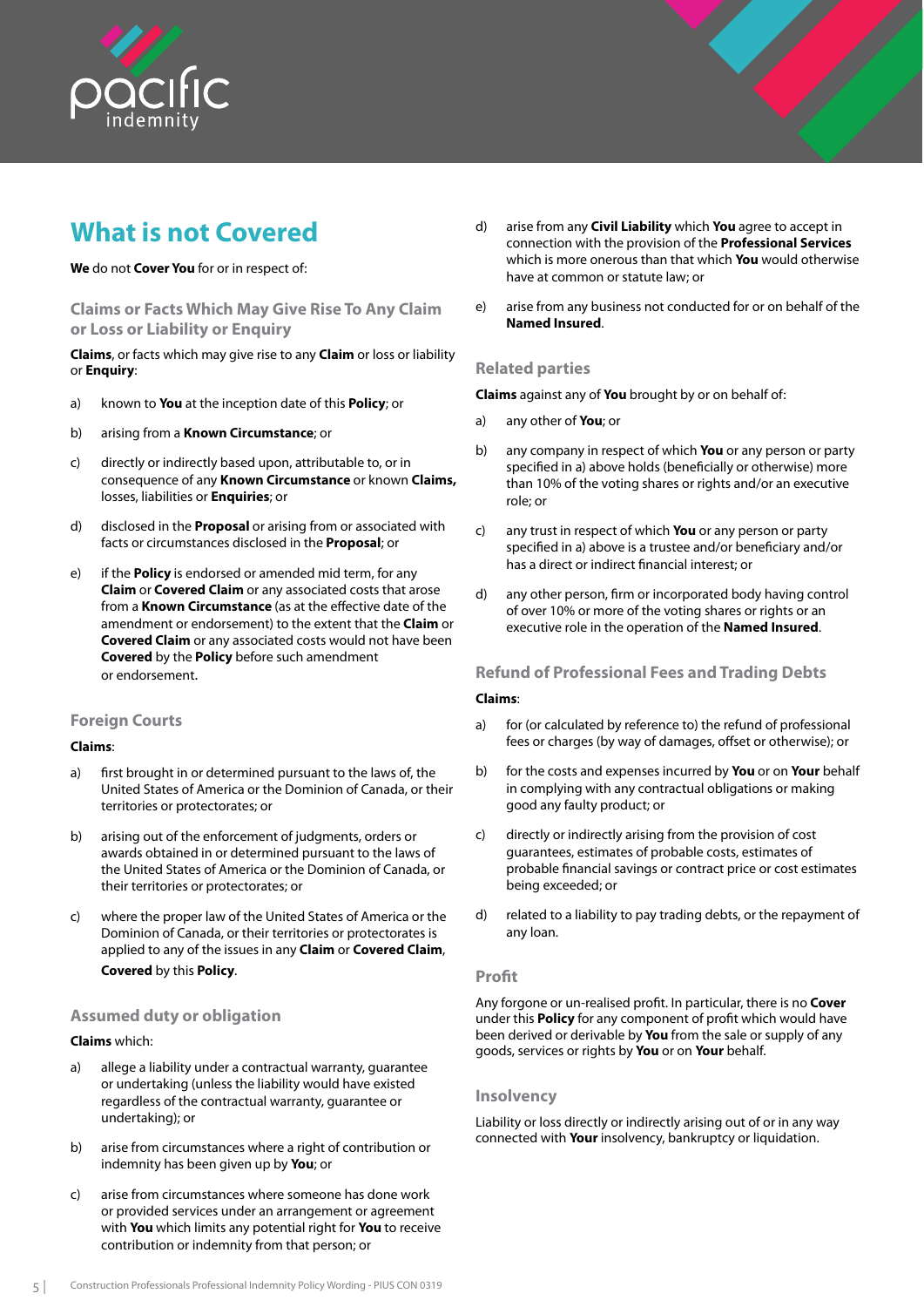<span id="page-8-0"></span>

## **Goods & Workmanship**

**Claims** directly or indirectly arising from:

- a) the manufacture, maintenance, installation, assembly, processing, sale, supply or distribution of goods or products by **You** or on **Your** behalf; or
- b) workmanship in manufacture, fabrication, construction, erection, installation, assembly, alteration, maintenance, servicing, remediation, repair, demolition or disassembly (including any materials, parts or equipment furnished in connection therewith) by **You** or on **Your** behalf; or from supervision of such workmanship by any of **You**.

## **Employers Liability, Directors' & Officers' Liability, Occupier's Liability, Motor, Marine, etc**

#### **Claims**:

- a) directly or indirectly based upon, attributable to or in consequence of **Your** liability as an employer; or
- b) for bodily injury (including mental anguish or emotional distress), sickness, disease or death of any employee, apprentice, contractor, volunteer or any worker who is under **Your** direction, control and/or supervision or for whose workplace safety **You** are responsible; or
- c) arising out of or in respect of actual or alleged unlawful discrimination (or other unlawful act, error or omission) by any of **You** against any employee or employment applicant; or
- d) arising out of or in respect of actual or alleged acts, errors or omissions of any of **You** who is a director or officer of any incorporated body and while acting in that capacity; or
- e) arising from occupation (or alleged occupation) of land or buildings by any of **You**; or
- f) arising from or in respect of **Your** liability as an owner or operator of any aircraft, marine craft or motor vehicles of any kind.

## **Punitive & Exemplary & Liquidated Damages**

For punitive, aggravated or exemplary damages or for fines or penalties. Further, this **Policy** does not provide **Cover** for any investigation or defence costs associated with such **Claims** or **Covered Claims**.

## **Intentional or Dishonest Damage or Loss**

Intentional or dishonest damage or loss:

- a) arising from **Your** acts, errors, omissions or conduct, or acts, errors, omissions or conduct by a party otherwise entitled to **Cover** under this **Policy,** with the intention (or with reckless disregard for the consequences) of either:
	- (i) causing loss, damage or injury (including mental or emotional damage); or
- (ii) depriving a third party (or another of **You**) of a tangible or intangible asset or thing to which they are entitled; or
- b) arising from any wilful breach of any statute, contract or duty by **You**; or
- c) arising from **Your** fraudulent or dishonest or criminal or malicious acts or omissions or conduct.

This exclusion does not restrict **Cover** otherwise provided under the **Policy** for vicarious liability for the dishonest, fraudulent, criminal or malicious acts or omissions of persons for whom **You** are responsible.

## **De-Registration**

**Claims** arising from acts, errors or omissions by or on **Your** behalf which occurred at a time when a statutory registration or licence (which was required by law in order for **You** to be entitled to practice or provide the **Professional Services**) was not held, was cancelled or suspended or was otherwise not current or valid for the **Professional Services** provided.

#### **Asbestos**

**Claims** which would not have arisen but for the existence of asbestos.

## **Radioactivity & Nuclear Hazards**

#### **Claims** arising from:

- a) ionising radiations or contamination by radioactivity from any nuclear material; or
- b) the hazardous properties of any nuclear explosive, assembly or component.

#### **War & Uprisings**

**Claims** arising directly from:

- a) war, invasion, acts of foreign enemies, civil or military uprisings, hostilities (even if war is not declared), or government power being taken unlawfully; or
- b) property being taken, damaged or destroyed by a government or public or local authority.

## **Terrorism**

**Claims** directly or indirectly caused by, contributed to by, resulting from or arising out of or in connection with:

- a) any act of **Terrorism** regardless of any other cause or event contributing concurrently or in any other sequence to the loss, damage, illness, injury, death, cost or expense; or
- b) any action in controlling, preventing, suppressing, retaliating against, or responding to any act of **Terrorism**.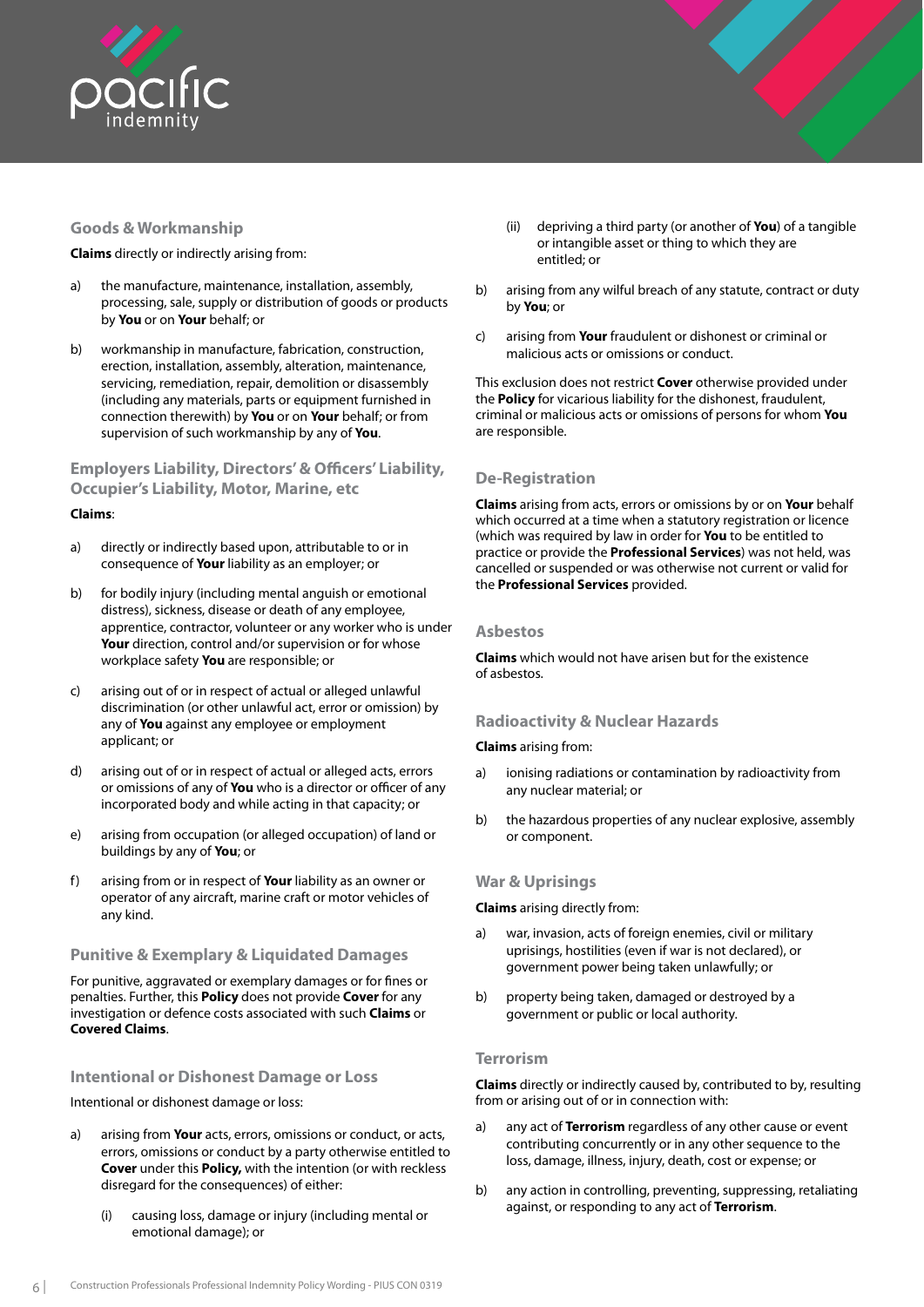<span id="page-9-0"></span>

## **Sanctions**

**Claims** in respect of which and to the extent to which trade or economic sanctions or other laws or regulations prohibit **Us** from providing **Cover**.

## **Pollution**

**Claims** arising directly or indirectly from any discharge, dispersal, release or permitting **Pollutants** to escape into or upon land, the atmosphere, or any water course or body of water by **You** or at **Your** direction or on **Your** behalf (Pollution). This exclusion however will not apply if the Pollution results from an error or omission in design and/or advice and/or specification in the provision of the **Professional Services** by **You**, or on **Your** behalf.

## **Limits & GST**

**Cover** under this **Policy** shall not exceed the **Policy Limit** for any one **Claim** or series of **Claims** (including **Covered Claims**) arising from the same or interrelated acts, errors or omissions. For the purposes of this **Policy**, all such **Claims** shall be deemed to have been made against **You** in the earliest **Period of Insurance** in which such a **Claim** is first made against **You** (or during which **You** first become aware of facts that might give rise to a **Claim**).

Where the same **Claim** is made against more than one of **You** then the limit is not increased by reason of the number of persons against whom the **Claim** is made.

## **Aggregate Policy Limit**

Subject to the above and the following qualifications, **We** will provide **Cover** to a maximum of twice the **Policy Limit** for all **Claims Covered** by this **Policy**.

## **Aggregate Limit qualifications**

To the extent permitted by law, if there is other insurance **Cover** available to **You**, then subject to Section 45 of the Insurance Contracts Act, **Cover** in excess of one **Policy Limit** (up to a maximum of twice the **Policy Limit**) is only available for so much of the liability (otherwise **Covered** by this **Policy**) which is not **Covered** by such insurance.

## **Limit of Cover for Claim Investigation Costs**

Where **Cover** is provided under this **Policy** for any **Claim**, then **Claim Investigation Costs** are payable in respect of that **Claim** in addition to the **Policy Limit** but only up to an amount equal to the **Policy Limit**. The aggregate amount **We** will pay in total for **Claim Investigation Costs** for or in respect of all **Claims Covered** by this **Policy** shall not exceed an amount equal to twice the **Policy Limit**.

## **Sub Limits**

If this **Policy** or the **Schedule** indicates any **Sub Limits** for specific types of **Cover** under this **Policy**, then the applicable **Sub Limits**  and not the **Policy Limit** apply only to these **Claims**. These **Sub Limits** are included within and not in addition to the **Policy Limit**.

## **GST Input Tax Credits**

- a) Where and to the extent that **We** are entitled to claim an Input Tax Credit for a payment made under the **Policy**, then any monetary limit in the **Policy** on **Our** obligation to make such a payment, shall be net of **Our** entitlement to the Input Tax Credit.
- b) Where and to the extent that **You** are entitled to claim an Input Tax Credit for a payment required to be made by **You**  as an **Excess**, then the amount of the **Excess** shall be net of **Your** entitlement to the Input Tax Credit.
- c) Where payment is made under this **Policy** for the acquisition of goods, services or other supply, **We** will reduce the amount of the payment by the amount of any Input Tax Credit that **You** are, or will be, entitled to under A New Tax System (Goods and Services Tax) Act 1999 in relation to that acquisition, whether or not that acquisition is made.
- d) Where payment is made under this **Policy** as compensation instead of payment for the acquisition of goods, services or other supply, **We** will reduce the amount of the payment by the amount of any Input Tax Credit that **You** would have been entitled to under A New Tax System (Goods and Services Tax) Act 1999 had the payment been applied to acquire such goods, services or other supply.

## **Claim Conditions**

**Investigation, defence and settlement of Claims**

**We must be told about Claims**

**You** must tell **Us** in writing about any **Claims** or losses as soon as possible and while this **Policy** is in force. If this is not done, **Your**  right to **Cover** under this **Policy** may be affected.

**Claims co-operation**

Each of **You** must:

- a) diligently do, and allow to be done, everything reasonably practicable to avoid or lessen **Your** liability in relation to a **Claim** (or **Covered Claim**) or loss otherwise **Covered** by this **Policy**; and
- b) promptly give to **Us** all the help and information that **We**  may reasonably require to:
	- (i) investigate, mitigate and defend a **Claim** or loss; and
	- (ii) determine **Our** liability under this **Policy**.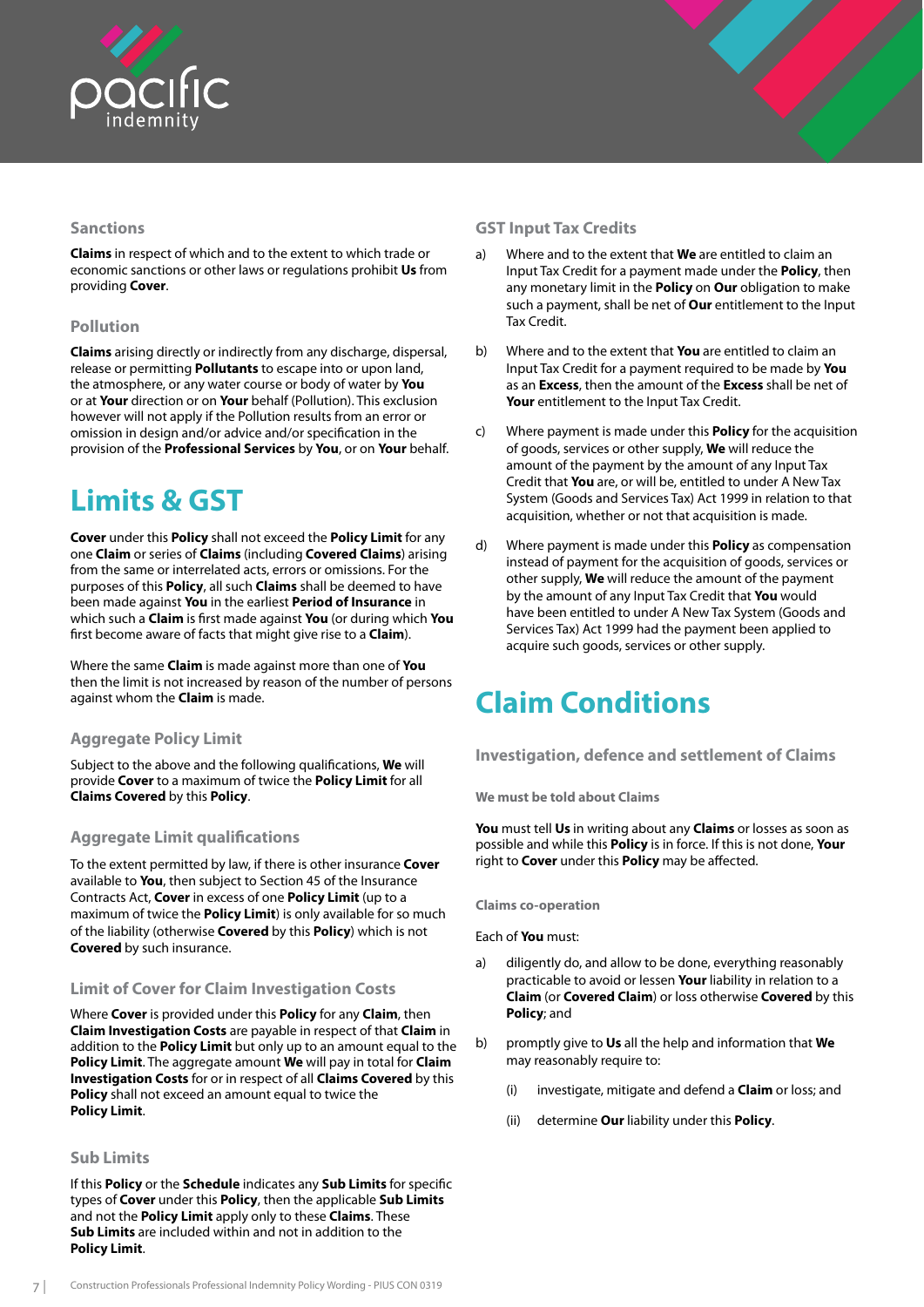<span id="page-10-0"></span>

#### **We can protect Our position**

When **We** receive a notification of a **Claim**, or **Covered Claim**, then **We** can take whatever action **We** consider appropriate to protect **Our** position.

This does not, however:

- a) indicate that any of **You** is entitled to be **Covered** under this **Policy**; or
- b) prejudice **Our** rights under the **Policy** or at law.

**We can manage the Claim (or Covered Claim) on Your behalf**

#### **We** can:

- a) take over and defend or settle any **Claim** (or **Covered Claim**) in **Your** name; and
- b) claim in **Your** name, any right that **You** may have for contribution or indemnity.

**You must not admit liability for or settle any Claim (or Covered Claim)**

#### **You** must not:

- a) admit liability for, or settle any **Claim** (or **Covered Claim**); or
- b) incur any **Claim Investigation Costs** without first obtaining **Our** written consent. If **Our** prior written consent is not obtained, **Your** right to **Cover** under this **Policy** may be affected.

#### **Your right to contest**

If **You** elect not to consent to a settlement that **We** recommend **You** and want to contest or continue the dispute or legal proceedings, then **We** will only **Cover You** (subject to the **Policy Limit**) for:

- a) the amount **We** could have settled the matter for; less
- b) the relevant **Excess** specified in the **Schedule**; plus
- c) the **Claim Investigation Costs** calculated to the date **You**  elected not to consent to the settlement.

#### **Senior Counsel**

Unless a Senior Counsel, that **We** and **You** both agree to instruct, advises that the **Claim** or **Covered Claim** should be contested, then to the extent permitted by law (subject to Section 43 of the Insurance Contracts Act) neither **We** nor **You** can require the other to contest any legal proceedings about a **Claim** if the other does not agree to do so.

In formulating his or her advice, Senior Counsel must be instructed to consider the economics of the matter, having regard to but not limited to:

a) the damages and costs likely to be recovered; and

- b) the likely costs of defence; and
- c) **Your** prospects of successfully defending the **Claim** or **Covered Claim**.

#### The cost of Senior Counsel's opinion will form part of the **Claim Investigation Costs**.

If Senior Counsel advises that the matter should be or is appropriate to be settled and if the terms of settlement which **We** recommend are within limits which are reasonable (in Senior Counsel's opinion and in the light of the matters he/she is required to consider), then **You**:

- a) cannot (subject to the provisions herein under the heading "Your right to contest") object to the settlement; and
- b) must immediately pay the relevant **Excess** specified in the **Schedule**.

**Payments to settle potential Claims**

Any money **We** pay to settle anything which might give rise to a **Claim (**or **Covered Claim)**, is taken to be:

- a) a payment to settle a **Claim (**or **Covered Claim)**; and
- b) a payment for the purpose of calculating the total of all **Claims (**or **Covered Claims)** under this **Policy**.

#### **Recovering money from Employees**

**We** will not recover any amount paid out in respect of a **Claim**  or loss under this **Policy** from any of **Your Employees** or former **Employees** unless the **Claim (**or **Covered Claim)** arose from dishonest, fraudulent, criminal or malicious acts or omissions of such **Employee** or former **Employee**.

**Offsetting of costs & expenses You owe Us against what We owe You**

If **We** incur costs or expenses above **Our** liability under the **Policy**  for **Claim Investigation Costs**, then **You** must pay whatever amount is above that liability immediately **We** ask for it.

**We** can offset that payment due from **You** against (and deduct that amount from) any amount **We** must pay to or on behalf of **You** under this **Policy**.

**The Excess**

- a) **We** only provide **Cover** (up to the **Policy Limit**) for that part of the **Covered Claim** above the **Excess** specified in the **Schedule**;
- b) There is no **Excess** for **Claim Investigation Costs** when **We Cover You** for the **Covered Claim**;
- c) Only one **Excess** is payable for any one **Claim** or series of **Claims** (including **Covered Claims)** arising from the same or interrelated acts, errors or omissions.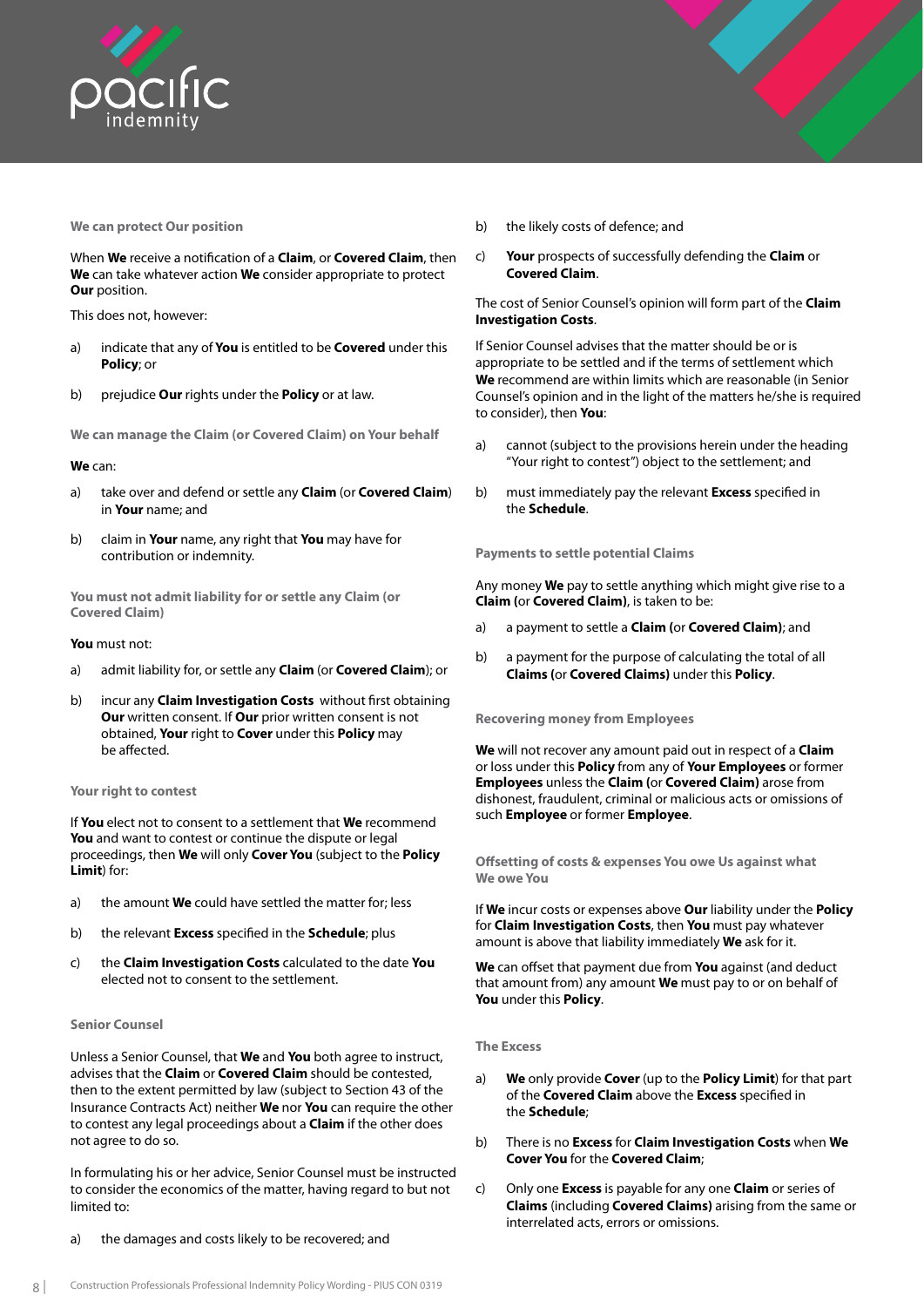<span id="page-11-0"></span>

#### **Advancement of Claim Investigation Costs**

If **We** elect not to take over and conduct the defence or settlement of any **Claim**, then **We** will pay all reasonable and necessary **Claim Investigation Costs** provided that:

- a) **We** have not already denied indemnity under the **Policy**; and
- b) **Our** written consent is obtained prior to **You** incurring such **Claim Investigation Costs** (such consent not to be unreasonably withheld).

**We** reserve the right to recover any **Claim Investigation Costs**  paid under this provision from **You**, in the event and to the extent that:

- a) **You** make an admission in writing of any fraudulent, dishonest, malicious or intentional conduct; or
- b) it is subsequently established, directly or indirectly, by admission, judgment or other final adjudication, that **You**  were not entitled to **Cover** under this **Policy**.

#### **Allocation**

- a) If a **Claim** includes both matters which are **Covered** and matters which are not **Covered** by this **Policy,** then both **You** and **We** will allocate (based upon **Your** relative legal and financial exposures to matters **Covered** and matters not **Covered** by this **Policy**) any amounts which have been incurred by **You** or on **Your** behalf.
- b) If both **You** and **We** cannot agree on an allocation of such amounts incurred by **You** or on **Your** behalf then:
	- (i) **We** will advance such portion of the **Claim investigation Costs** which **We** deem to be **Covered** under this **Policy**, unless and until a different and final allocation is mutually agreed upon between **You** and **Us** or is judicially determined.
	- (ii) **We** may, in **Our** sole discretion, pay amounts (other than amounts for **Claim Investigation Costs**) which **We** deem to be **Covered** under this **Policy**, unless and until a different and final allocation is mutually agreed upon between **You** and **Us** or is judicially determined.
	- (iii) any allocation of damages, **Claim Investigation Costs** or other amounts which are mutually agreed upon between **You** and **Us** or judicially determined in accordance with this provision will be applied retroactively to such amounts notwithstanding any prior payment or advancement, as the case may be, to the contrary.
	- (iv) any allocation or advancement of **Claim Investigation Costs** will not apply to or create any presumption with respect to the allocation of amounts in respect of a **Claim,** other than in respect of **Claim Investigation Costs**.

**Disclosure of information to Us in respect of the Cover and the Claim (or Covered Claim)**

The solicitors instructed by **Us** for any **Claim** (or **Covered Claim**) can disclose to **Us** any information that they may receive in that capacity, wherever and from whomsoever they obtain it and notwithstanding that they may also be representing **You** in respect of the notified circumstance or **Covered Claim**. By claiming under this **Policy**, **You** (and any person entitled to indemnity under this **Policy**) authorise such solicitors to disclose this information to **Us**.

## **Additional Special Provisions for Misappropriation of Money, Dishonesty and Fraud**

When the **Claim** under this **Policy** involves the theft or misappropriation of **Money** (excluding the theft or misappropriation from a trust account operated by the **Named Insured**):

- a) the **Cover** is subject to a **Sub Limit** of \$500,000 in the aggregate for all such **Claims**; and
- b) the **Cover** is subject to the **Policy** terms and conditions for **Claim Investigation Costs**, **We** also pay in addition to the **Sub Limit** specified in a) above, **Claim Investigation Costs**  (but only up to an amount equal to the **Sub Limit**); and
- c) for any **Claim**, or **Claims** (including **Covered Claims**) arising from one act, error or omission, the aggregate **Cover** under this **Policy** for **Claims** involving or arising from the theft or misappropriation of **Money** shall not exceed the **Sub Limit**  specified in a) above; and
- d) the **Named Insured** must pay only one **Excess** inclusive of **Claim Investigation Costs** for all **Covered Claims** involving or arising from the theft or misappropriation of **Money** arising from the one act, error or omission.

When the **Claim** under this **Policy** involves theft or misappropriation of money from a trust account operated by the **Named Insured**, then **We** only provide **Cover**, if:

- a) the trust account was audited at least annually by a qualified independent accountant; and
- b) all cheques prepared on that trust account are required to be signed by a **Principal** or two authorised people; and
- c) all electronic fund transfers are required to be authorised by a **Principal** and accounts which are accessible on line are reviewed at least weekly.

**You** must take and continue to take all reasonable precautions to prevent any **Claim** arising from fraud or dishonesty and continue to perform all the supervision, controls, checks and audits reasonably practicable to avoid or lessen a **Claim** arising from fraud or dishonesty.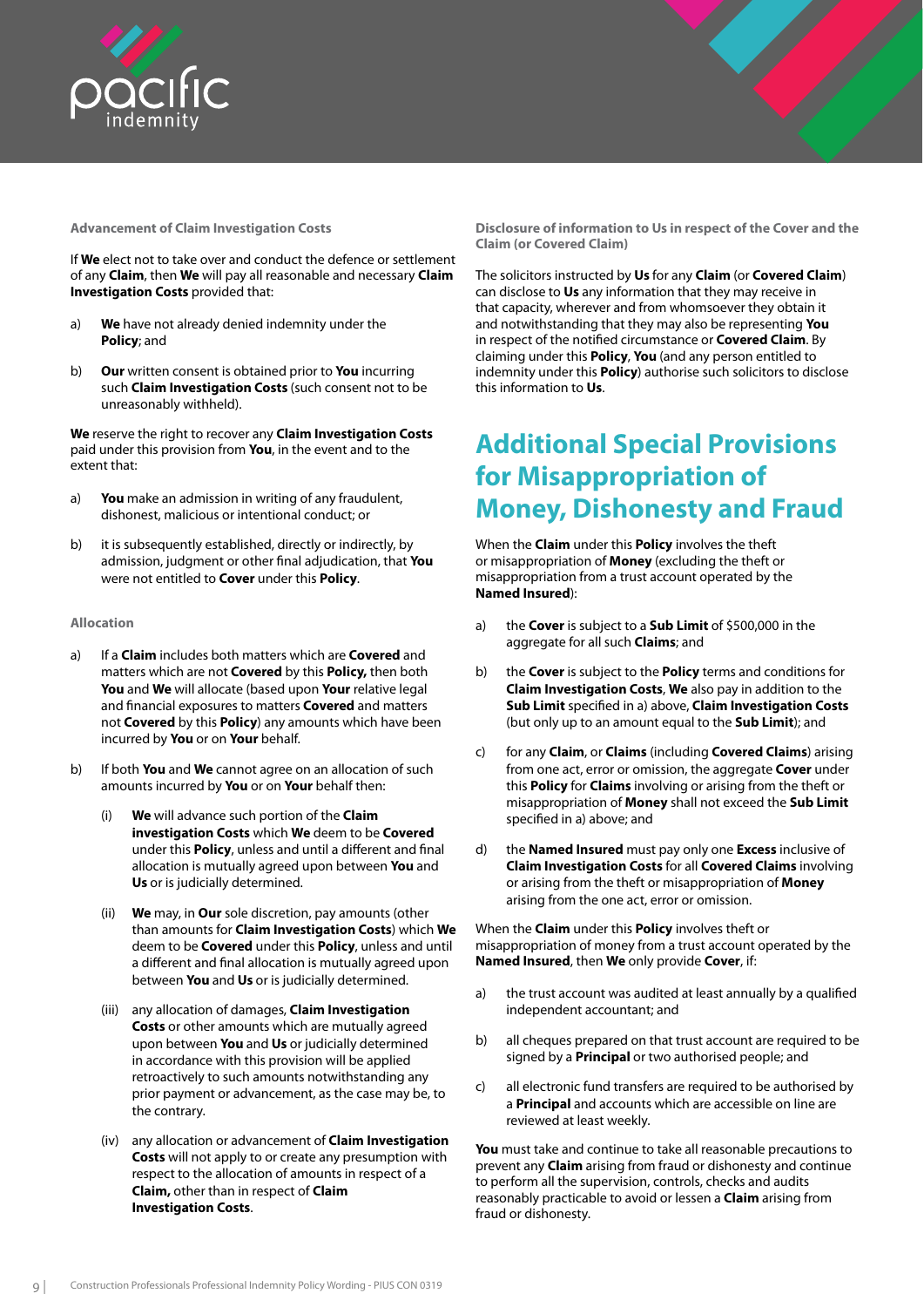<span id="page-12-0"></span>

**We** deduct from any money **We** pay for a **Claim** or loss arising from fraud or dishonesty:

- a) the amount of any money which **You** would have paid to the fraudulent, dishonest, criminal or malicious person the subject of **Cover** under this **Policy**, if they had not been fraudulent, dishonest, criminal or malicious; and
- b) the amount of any money of, or to which the person referred to in paragraph a) above is entitled, which **You** hold (if **We**  can do so by law).

Notwithstanding express **Cover** extensions for vicarious liability arising from fraud or dishonesty of **Employees**, there is no **Cover**  under this **Policy** to any person or entity the subject of **Cover** under this **Policy**, for any **Claim** or loss directly or indirectly based upon, or attributable to, or in consequence of any dishonest, fraudulent, criminal or malicious acts or omissions or conduct of which:

- a) any such person or entity had knowledge, or had reason to suspect, at or prior to the time of such acts or omissions; and
- b) failed to take any reasonable action to prevent.

There is no **Cover** under this **Policy** to any person who was a participant in any fraudulent or dishonest or criminal or malicious acts or omissions or conduct for any **Claim** arising from such acts or omissions or conduct.

For the purpose of this **Policy**, **Money** means local or foreign currency, coins, bank notes, cheques, travellers cheques, registered cheques, postal orders, money orders, negotiable instruments, bearer bonds or coupons, stamps and bullion.

## **General Provisions**

#### **Premium Payment**

The **Cover We** provide in this **Policy** is subject to full payment of the Gross Premium as stated in the **Schedule**. If full payment of the Gross Premium is not made, there is no **Cover**.

## **Cover Beneficiaries**

In so far as **Cover** is extended under this **Policy** to individuals and entities who are not a contracting party under this **Policy**, such **Cover** is subject to those individuals and/or entities (as the case may be) agreeing in writing within a reasonable time of notification to **Us** of the **Claim** or **Covered Claim**:

- a) to be bound by the terms, conditions, exclusions and limits of this **Policy**; and
- b) to be bound by obligations of utmost good faith as if they were a contracting party; and
- c) to be liable individually, and together with **You**, for paying the **Excess** (or any other payment due to **Us** under this **Policy**) in respect of any **Cover** provided to them under this **Policy**.

#### **Loss Prevention**

**You** shall, as a condition to **Cover** under this **Policy**, take all reasonable steps to prevent any act, error, omission or circumstance which may cause or contribute to any **Claim** or loss which may be **Covered** under this **Policy**.

## **Other Insurance Which May Cover The Risk**

**You** must immediately advise **Us** in writing of any insurance already affected or which may subsequently be affected **Covering**, in total or in part and whether absolutely or contingently, the liability, **Claim**, loss or **Claim Investigation Costs**, or any part of them, **Covered** by this **Policy**.

## **Material Change in the Risk**

**You** must immediately advise **Us** in writing of any material change in the risk **Covered** by this **Policy**.

## **The Proposal – Severability and Non-imputation**

The **Proposal We** were given by or on **Your** behalf before this **Policy** commenced, is taken to be a separate **Proposal** for each natural person or entity **Covered** under this **Policy**.

If there is any incorrect fact or misstatement in the **Proposal** that relates to one of **You** who is a natural person then, for the purposes of this **Policy**, We do not attribute it to any other of **You** who was not aware of the incorrect fact or misstatement.

#### **Authority to accept notices & to give instructions**

The persons or entity first listed as the **Named Insured** in the **Schedule** is appointed as agent of:

- a) each of **You**; and
- b) any person or entity who is entitled to a benefit under this **Policy** (when they request **Cover** or suffer a loss under this **Policy**)

in all matters relating to this **Policy**, and to **Claims** or **Covered Claims** which are (or are to be) **Covered** by the **Policy**.

In particular (but without limitation) the person or entity first listed in the **Schedule**, as the **Named Insured**, is the agent for the following purposes:

- (i) to give and receive notice of **Policy** cancellation, to pay premiums and to receive any return premiums that may become due under this **Policy**; and
- (ii) to accept endorsements or other notices provided for in this **Policy**; and
- (iii) to give instructions to solicitors or counsel that **We**  appoint or agree to, and to receive advice from them and to act on that advice; and
- (iv) to consent to any settlement that **We** recommend; and
- (v) to do anything that **We** or **Our** legal advisers think might help with the procedures set out in this **Policy** for settling and defending **Claims** or **Covered Claims**; and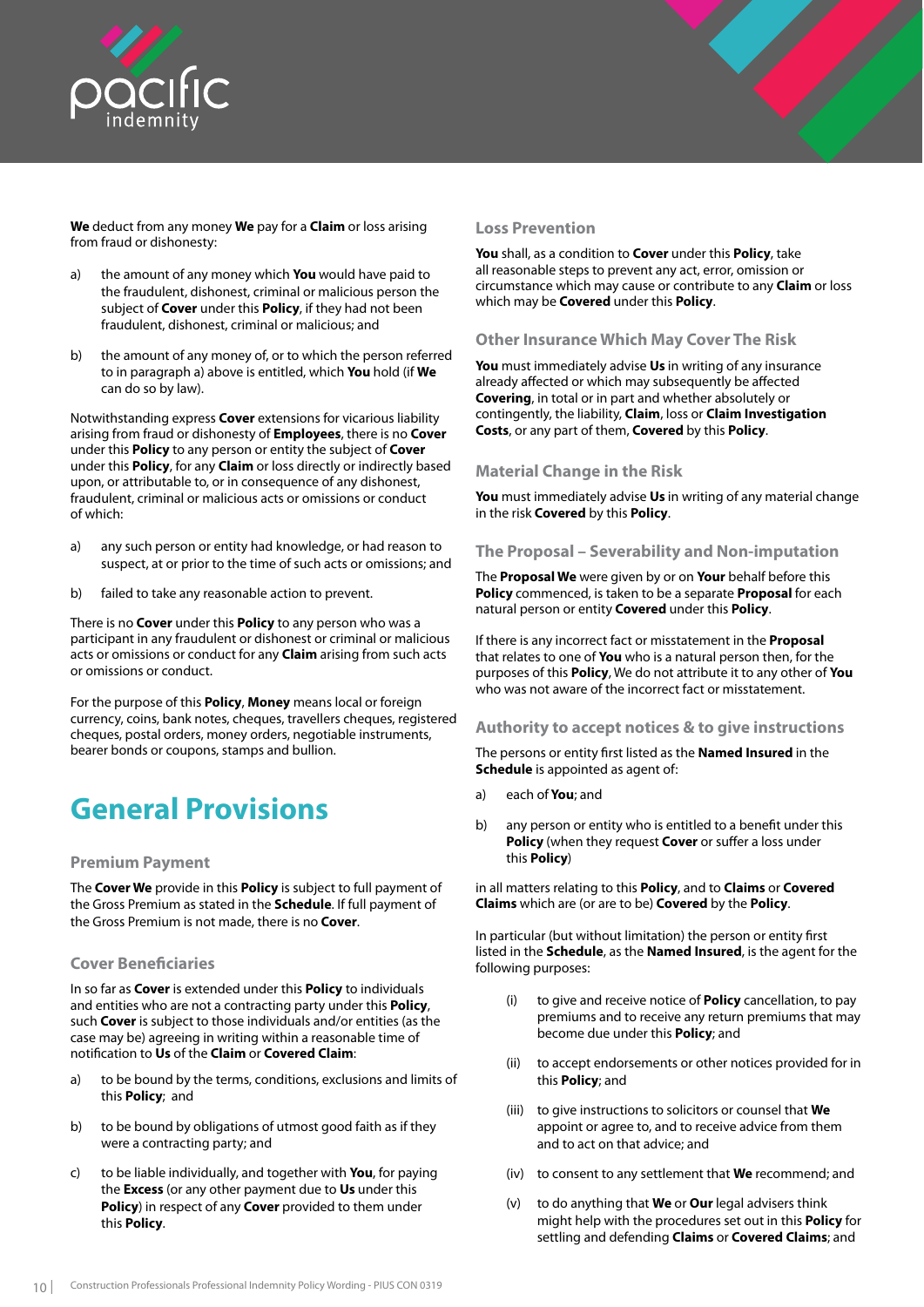<span id="page-13-0"></span>

(vi) to give **Us** information relevant to this **Policy**, which **We**  can rely on when **We** decide whether to accept the risk, and set the **Policy** terms or the premium.

## **De-registration**

**You** must tell **Us** immediately in writing if **Your** statutory registration or licence, (which you are legally required to hold to provide **Professional Services)** is cancelled, suspended or terminated or has had conditions imposed during the **Period of Insurance** specified in the **Schedule**.

## **Payment in Australian dollars in Australia**

All premiums and **Claims** must be paid in Australian dollars in Australia.

#### **Law of the Policy**

This **Policy** is governed by the law of the Territory or State where the **Policy** was issued (which is specified in the **Schedule**). The courts of that place have jurisdiction in any dispute about or under this **Policy**.

#### **Territorial & Jurisdiction Limits**

**Cover** under this **Policy** is not restricted by where anything giving rise to the **Claim** occurred. However, **Our Cover** is restricted in accordance with the Foreign Courts exclusion in this **Policy**.

## **Schedule must be included**

This **Policy** is only legally enforceable if it includes a **Schedule** issued by **Us**.

## **Cancelling the Policy**

#### **You can cancel the Policy**

**You** are entitled to cancel this **Policy** with effect from the date **We**  receive a written request to cancel the **Policy**, provided that any such cancellation is subject to the following terms:

- a) if a **Claim** has been paid under the **Policy** or if **You** have notified a **Claim** or facts which may give rise to a **Claim**) under the **Policy** then no return premium is payable.
- b) if there has been no **Claim** made or notified under the **Policy** then **We** will be entitled to retain premium for pro-rata 'time on risk' subject to a minimum administration charge of \$250 plus applicable statutory charges.

#### **We can cancel the Policy**

- a) **We** may cancel this **Policy** at any time in accordance with the relevant provisions of Section 60 of the Insurance Contracts Act 1984, by giving notice in writing to **You** of the date from which cancellation is to take effect.
- b) **We** may deliver this notice to **You** personally, or post it by certified mail (to **Your** broker or to the address **You** last gave **Us**). Proof that **We** mailed the notice is sufficient proof that **You** received the notice.
- c) Under Section 60 of the Insurance Contracts Act 1984, **We**  may cancel this **Policy** at any time where:
	- (i) it is in force by virtue of Section 58 of the Insurance Contracts Act 1984; or
	- (ii) it is an interim contract of general insurance.

After cancellation pursuant to this clause, **We** will refund the premium for the time remaining on the **Policy**, less any nonrefundable duties, unless any of **You** have made a fraudulent claim under the **Policy**.

## **How to read this Insurance Policy**

#### **Words with special meanings**

Some of the words in this **Policy** wording have special meanings. These meanings can be found in Definitions. If a word has a special meaning, it appears in this **Policy** in bold type and with a capital letter. These words may appear without bold type in endorsements in the **Schedule**.

## **Policy Interpretation**

Except where the context otherwise requires it:

- the singular includes the plural and the plural includes the singular;
- (ii) if a word or phrase is defined, its grammatical forms have a corresponding meaning;
- (iii) words importing a gender include every other gender.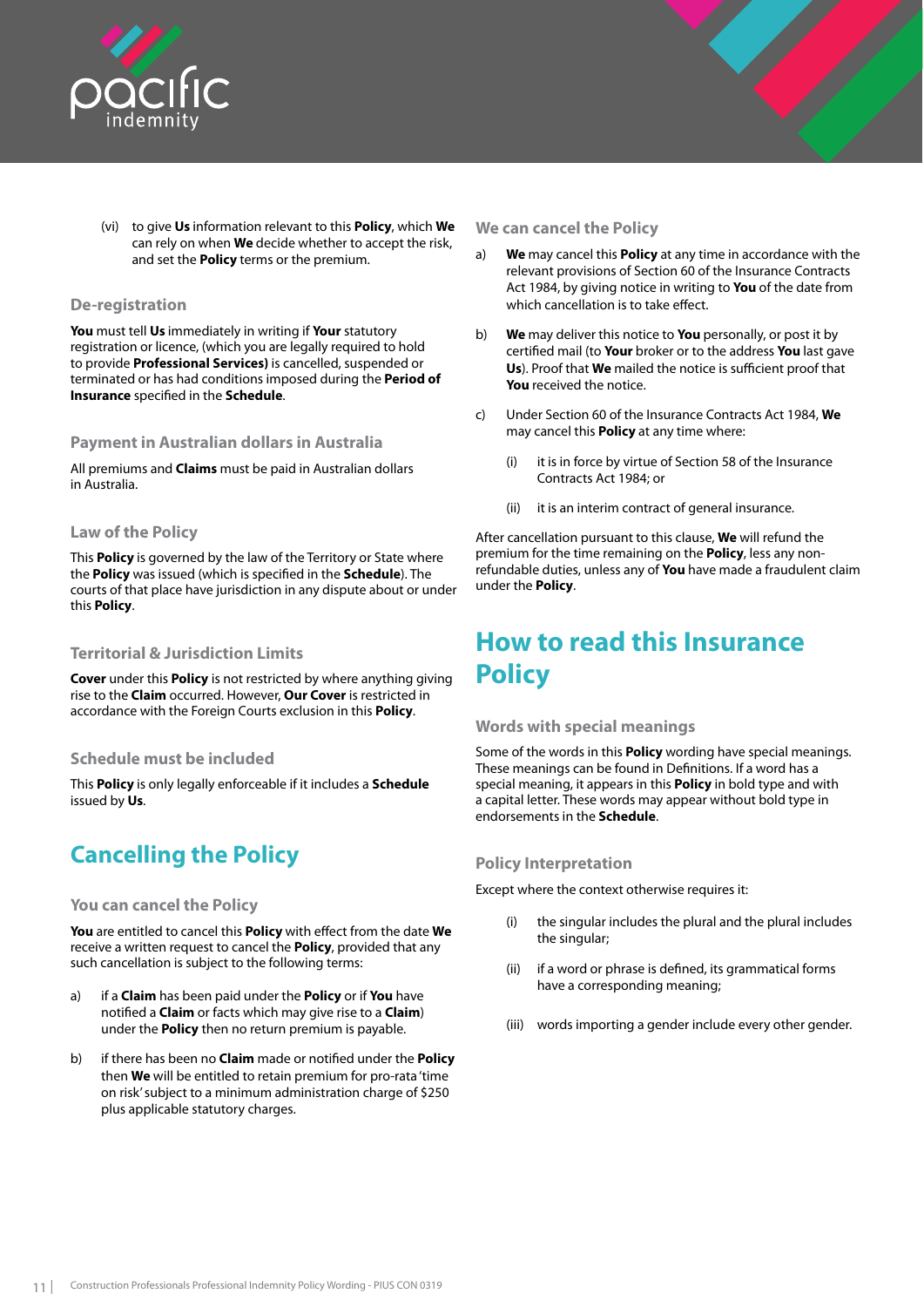<span id="page-14-0"></span>

## **Definitions**

Whenever the following words are used in this **Policy** in bold type and with a capital letter, they have the special meanings set out below. These words may appear without bold type in endorsements in the **Schedule**.

## **Civil Liability**

Liability for the compensatory damages, costs and expenses which a civil court orders **You** to pay on a **Claim** (as opposed to criminal liability or penalties). It includes the legal costs of the person making the **Claim**, for which **You** become liable.

## **Claim (or Claims)**

The receipt by **You** of:

- a) any originating process (in a legal proceeding or arbitration), cross claim or counter claim or third party or similar notice claiming compensation against **You**; or
- b) any written or verbal demand from a third party claiming compensation against **You**.

## **Claim Investigation Costs**

The reasonable and necessary legal costs and expenses (other than regular or overtime wages, salaries or fees of any of **You**) incurred by **You** or on **Your** behalf with **Our** prior approval in the investigation, defence or settlement of any **Claim** or **Covered Claim** which is **Covered** by this **Policy** at the time the legal costs and expenses arise.

## **Compensatory Civil Penalties**

Pecuniary penalties awarded in and under the laws of the jurisdictions of Australia and New Zealand, against:

- a) **You** for any civil offence; or
- b) **You** for a strict liability offence in connection with a breach of occupational health and safety law or regulation ("OH&S"),

but solely resulting from the conduct of the **Professional Services**.

## **Cover (and 'Covered')**

Indemnity under this **Policy**.

## **Covered Claim**

The:

- a) **Claims**, liabilities, losses, costs; or
- b) facts which may give rise to a **Claim,**

which **We** may **Cover** or agree to **Cover** under this **Policy**.

## **Documents**

Documents of any nature including the electronically stored data, software or computer programs for or in respect of any computer system; but not including bearer bonds, coupons, bank notes, currency notes or negotiable instruments.

Loss or damage to Documents does not include:

- a) loss or damage (including rearrangement) to such electronically stored data, software or computer programs arising from any computer virus or malware or from any design or programming defect in any computer program or computer operating system;
- b) normal wear and tear or the action of insects or rodents or other gradual process;
- c) documents lost, damaged or mislaid outside of Australia or New Zealand.

#### **Employee**

A natural person who is not a **Principal**, but who is or was, at the time the relevant act, error or omission giving rise to the **Claim**, a person who:

- a) is a party to a contract of service with the **Named Insured**  and is or was remunerated by the **Named Insured** for that service; or
- b) is neither a party to a contract of service with the **Named Insured**, nor an independent contractor, but a party to a contract for services with the **Named Insured** for the provision of services to the **Named Insured** for reward; or
- c) a volunteer worker; or
- d) a student,

and in respect of a), b), c) and d) above is (or was) at the time of the act, error or omission which gave rise to the **Claim** under **Your**  direct control and supervision in the provision of **Professional Services**.

## **Enquiry (or Enquiries)**

Any legal or quasi legal enquiry including coronial enquiry (into a matter arising out of the provision of **Professional Services** and such matter is the subject of and is not excluded from **Cover** under this **Policy**) in respect of which **You** are legally required to participate by reason of the fact that the body conducting the enquiry (including a regulatory, licensing or statutory body) has legal jurisdiction over **You** or any of **You** (either by reason of a statutory power or by reason of **Your** membership of a professional association which has the power to discipline its members).

#### **Excess**

The part **You** must pay of each **Covered Claim**.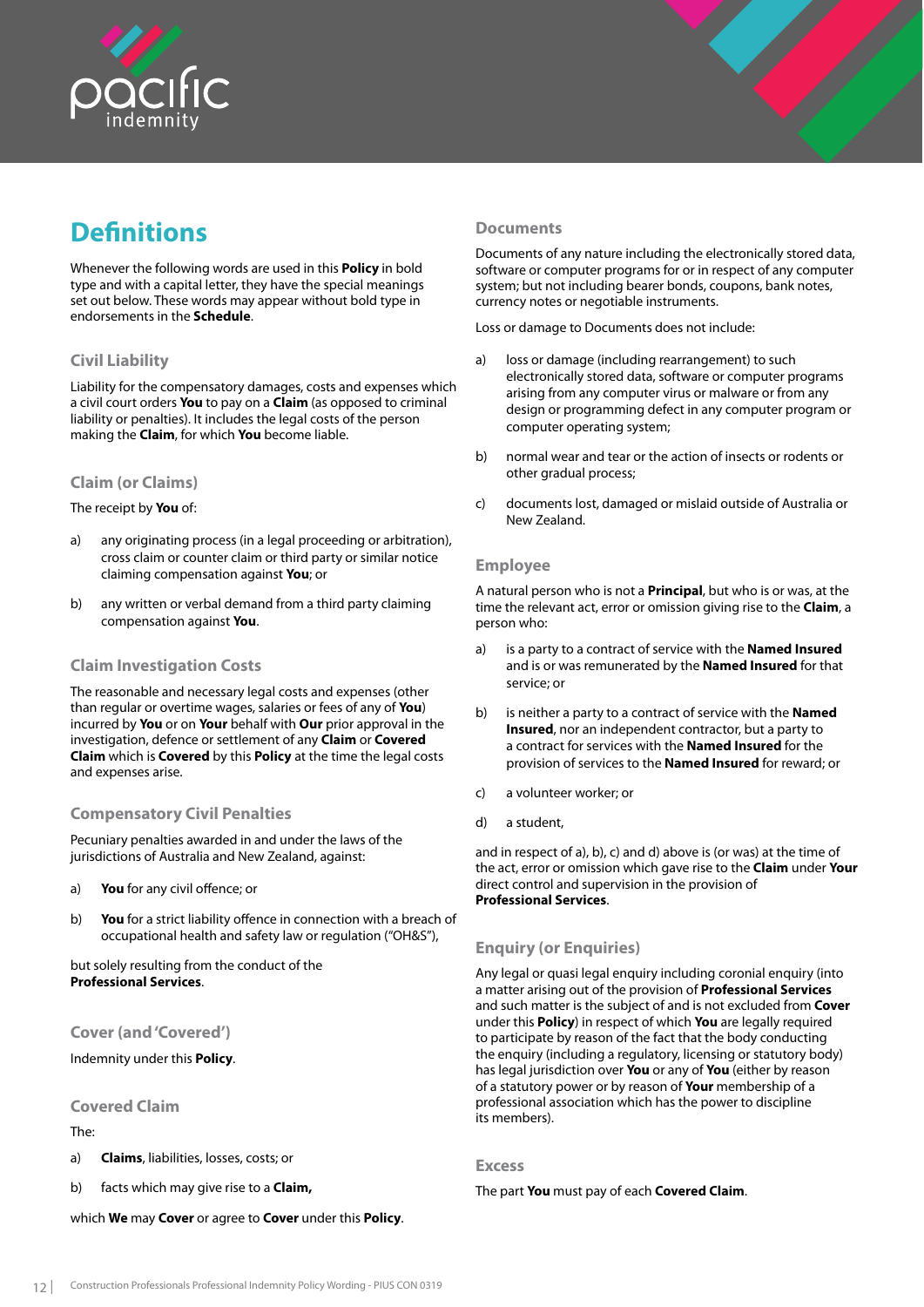<span id="page-15-0"></span>

## **Former Principal**

A person who has been, but is no longer:

- a) a **Principal** of **You**; or
- b) the **Principal** of any firm or incorporated body declared in the **Proposal**, which previously conducted the **Professional Services** which is now being conducted by the **Named Insured**.

## **Intellectual Property**

Copyright, design, patent, trade mark or moral right, including false attribution of authorship (under the Copyright Act 1968 Cth).

## **Joint Venture**

An undertaking (regardless of what it is called) which the **Named Insured** carry on together with someone else who is not otherwise **Covered** under this **Policy**.

## **Known Circumstance**

Any fact, situation or circumstance which:

- a) any of **You** was aware of at any time before this **Policy** began or before this **Policy** was amended or endorsed; or
- b) a reasonable person in **Your** professional position would have thought, at any time before this **Policy** began or before this **Policy** was amended or endorsed,

might result in someone making an allegation against any of **You**  in respect of a liability or loss that might be **Covered** by this **Policy**  or any amendment or endorsement of this **Policy**.

## **Named Insured**

Any person or entity expressly identified in the **Schedule** as the **Named Insured**.

## **Period of Insurance**

The 'Period of Insurance' specified in the **Schedule** – being the period between the inception date of this **Policy** and the expiry date of this **Policy** at 4.00 PM. The time being determined at the place where the **Policy** was issued.

## **Policy**

The insurance contract made up of:

- a) this document;
- b) the **Schedule**; and
- c) the endorsements, if any, contained or referred to in the **Schedule**.

## **Policy Limit**

The 'Policy Limit' specified in the **Schedule**.

## **Pollutants**

Any solid, liquid, gases or thermal irritant or contaminant, including but not limited to smoke, vapour, soot, fumes, acids, alkalines, chemicals and waste. Waste includes material to be recycled, reconditioned or reclaimed.

## **Principal**

A sole practitioner, a partner of a firm, or a director of a company, which firm or company is **Covered** by this **Policy**.

## **Privacy Remediation Expenses**

Reasonable and necessary expenses for:

- a) advertising or other media services;
- b) broadcast, electronic, printed, telecast or telephonic announcements, communications or notices; or
- c) public relation services,

that are incurred solely to comply with a law, ordinance or regulation concerning the notification of others consequent upon the potential or actual unauthorised access to or unauthorised use by another person of an individual's personal information which is not publicly available.

## **Professional Services**

The Professional Services undertaken by or on **Your** behalf and which are specified in the **Schedule** as **Covered** by this **Policy**. The performance of Professional Services by **You** includes, for the purpose of this **Policy**, acts, errors or omissions of **Your** agents or consultants while undertaking work which is reasonably incidental to the conduct by **You** of the Professional Services and for which **You** are liable. Such agents and consultants, however, are not **Covered** by this **Policy**.

## **Proposal**

The written proposal form (the date of which is specified in the **Schedule**) together with any other material which was given to **Us** by or on **Your** behalf, and relied on by **Us** to effect this **Policy**.

## **Publicity Campaign**

A publicity and/or public relations campaign designed and implemented by a public relations consultant.

## **Run-Off Event**

Any **Named Insured** which, during the **Policy Period**, ceases to exist or operate, or which is disposed of or merged with or acquired by another entity.